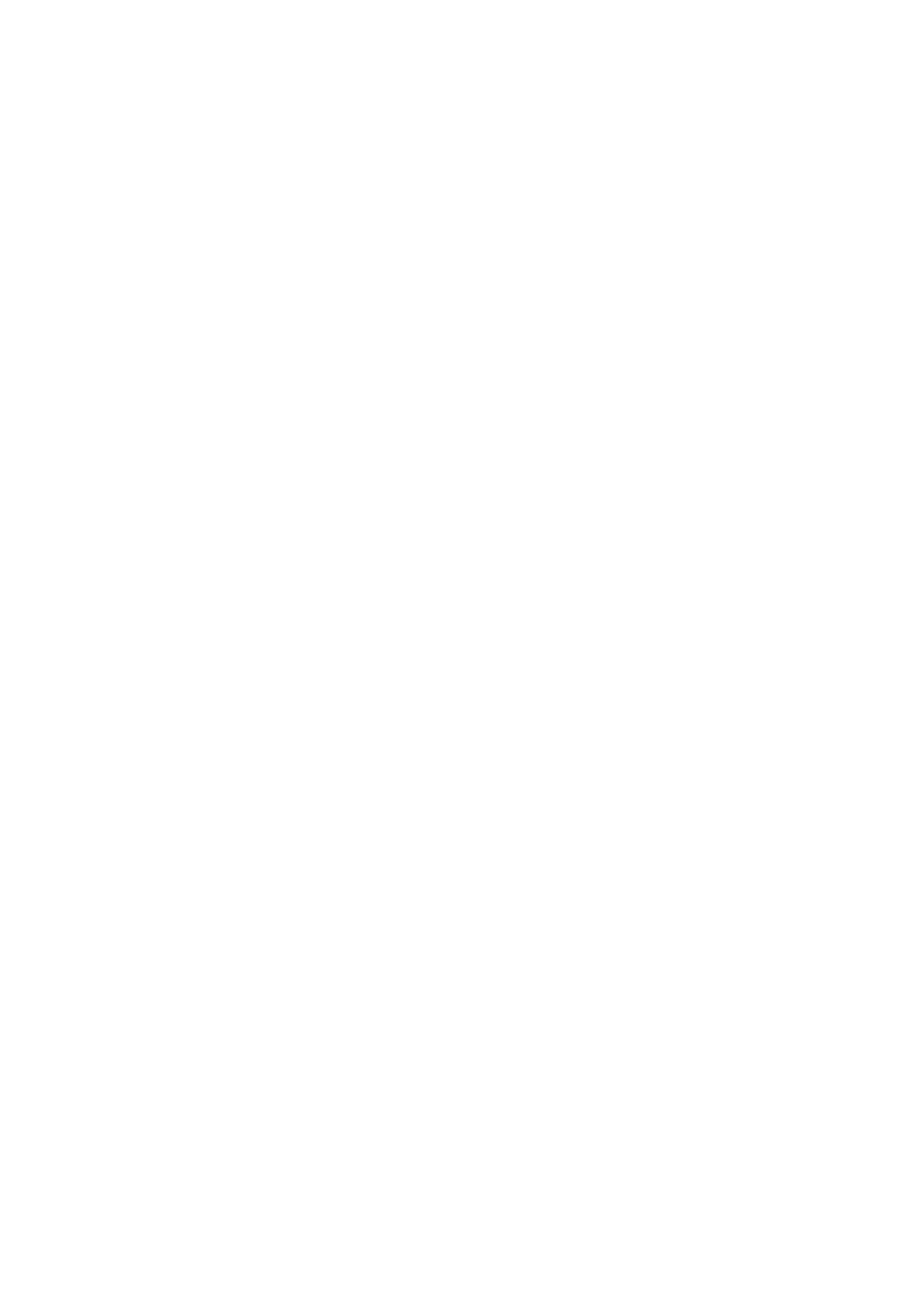#### HAIRY HIPPY HAPPY (2006/2010) brass music for Trio Kobayashi, Los Angeles

*music for 39 distinct trombone slide positions dividing the perfect fourth in one to fifteen equidistant parts in alternating directions set in rondo form with freely composed horn and tuba pitches chosen from various overtone series to form chords of tuneable intervals* 

This piece continues an ongoing series of works for brass instruments tuned in Just Intonation begun in 2005 with the work "Wonderful Scatter", composed for 6-valve F Tuba and computer and premiered by Robin Hayward. It is a revised version of a piece originally composed at Hayward's request for the trio Zinc and Copper Works, Berlin. The horn and tuba valve-slides are tuned in rational proportions, allowing the various combinations to be considered as part of an extended Just Intonation lattice. The tenorbass trombone joins the utonally-related harmonic series of the two valved instruments by considering various divisions of its slide into equidistant parts. The conception of these pieces came from examining the relationship between the two sides of trombone, suggested in a conversation with Wolfgang von Schweinitz in 2006. I imagine the counterpoint of structures based on tuneable intervals as a sequence of 'consonances' in the most generalized sense, as sonorities which may be precisely determined by ear.

The choice of melodic path between adjacent trombone slide positions is made to minimize harmonic distance ('way of least resistance') and generates friction with the complexity of the utonal pitch relationships presented by the slide divisions. The trombone's melody is accompanied by composed pitches from various overtone series, based on the principle that in three-part structures two of the three intervals ought to be tuneable by ear. This rule is usually followed. In both pieces, the loudness of pitches is often inversely proportional to duration, and should be evenly matched between all three instruments to maximize the particular interference qualities of the intervals and chords.

The rhythm is notated as a sequence of shared and solo events against a common ictus, which may vary as precise tuning demands. The feeling of the quick passages might resemble a dancing bearish fellow, who then once again comes to rest in an odd pose. Generally, there might be a preference for even calmness in the tone, emphasizing at all times the resonances and beatings of the harmonies themselves.

The various titles are a fond nod to California, Satie and La Monte.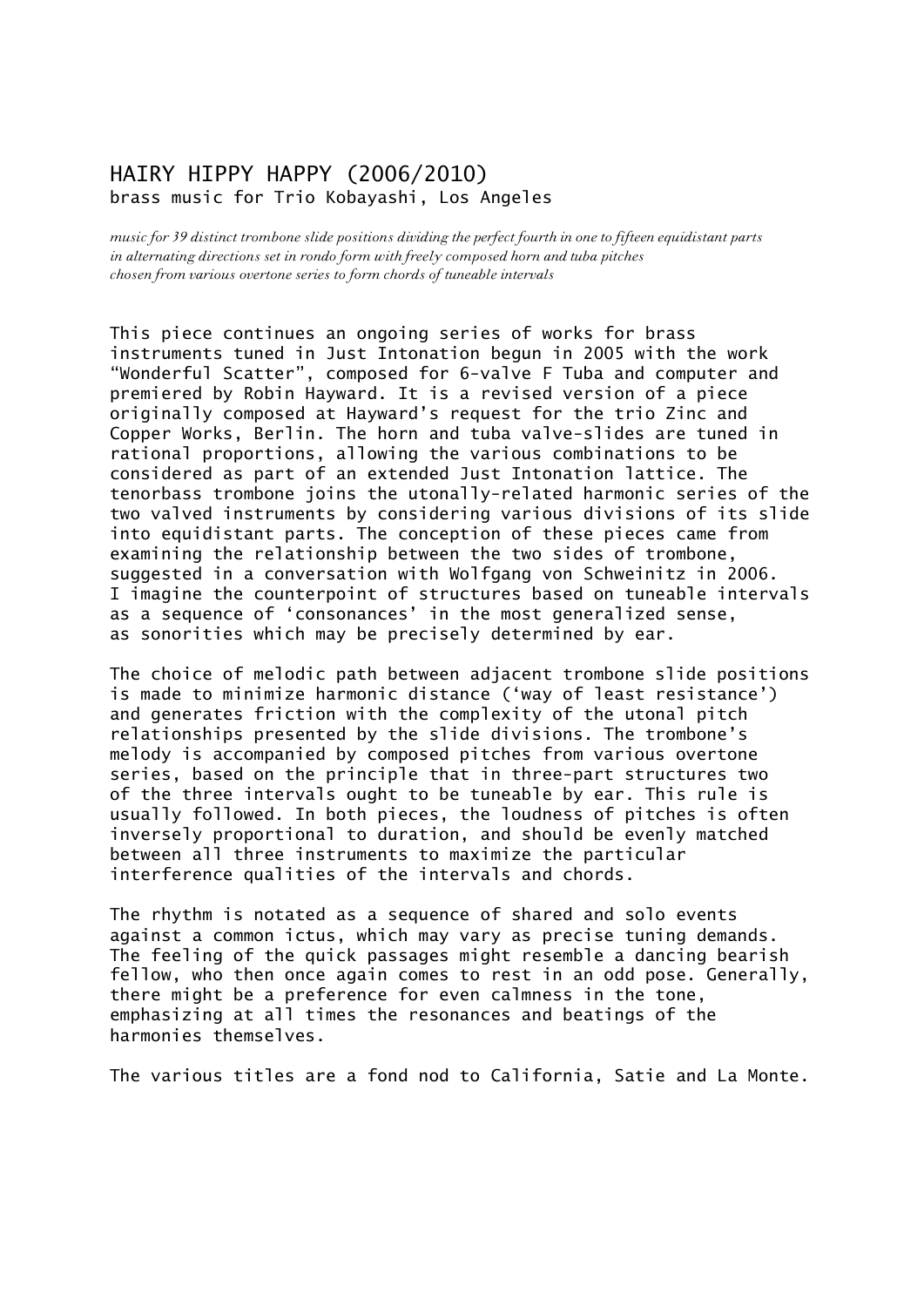### **An informal introduction to the Helmholtz-Ellis Accidentals**

by Marc Sabat

Berlin, April 2009

In learning to read HE accidentals, without having to rely on an electronic tuning device, it is important to be familiar with three things:

First, to keep in mind the natural tuning of intervals in a harmonic series, which deviate from the tempered system.

Second, to get to know how the accidentals refer to these overtone relationships.

Third, to observe that each written pitch may be related to many other pitches by natural intervals, and to tune it accordingly.

In most cases, this approach will allow the player to quickly and intuitively play just intonation (JI) pitches quite accurately. Any remaining adjustments can be made by ear, based on the specific sound of JI intervals.

Just intervals are readily learned because they are built up from simple, tuneable harmonic relationships. These are generally based on eliminating beating between common partials, finding common fundamentals and audible combination tones, and establishing a resonant, stable sonority which maximizes clarity: both of consonance and of dissonance.

A well-focussed JI sound is completely distinct from the irregular, fuzzy beating of tempered sounds. Just consonances, when marginally out of tune, beat slowly and sweetly and may be corrected with the most subtle adjustments of bowing or breath. Just dissonances produce a sharply pulsing regular rhythm and have very clear, distinct colors.

To become familiar with the notation and sounds of JI, the fundamental building blocks are prime number overtones 3, 5, 7, 11 and 13, each of which is associated with a specific pair of accidentals and a basic musical interval.

3 is associated with the signs flat, natural, sharp and refers to the series of untempered perfect fifths (Pythagorean intonation). Generally, A is taken as the tuning reference, and the central pitches C-G-D-A-E can be imagined as the normal tuning of the orchestral string instruments. The just C is rather lower than tempered tuning because of the pure fifths. The further this series is extended, the greater the deviation from tempered tuning: the flats are lower, the sharps higher.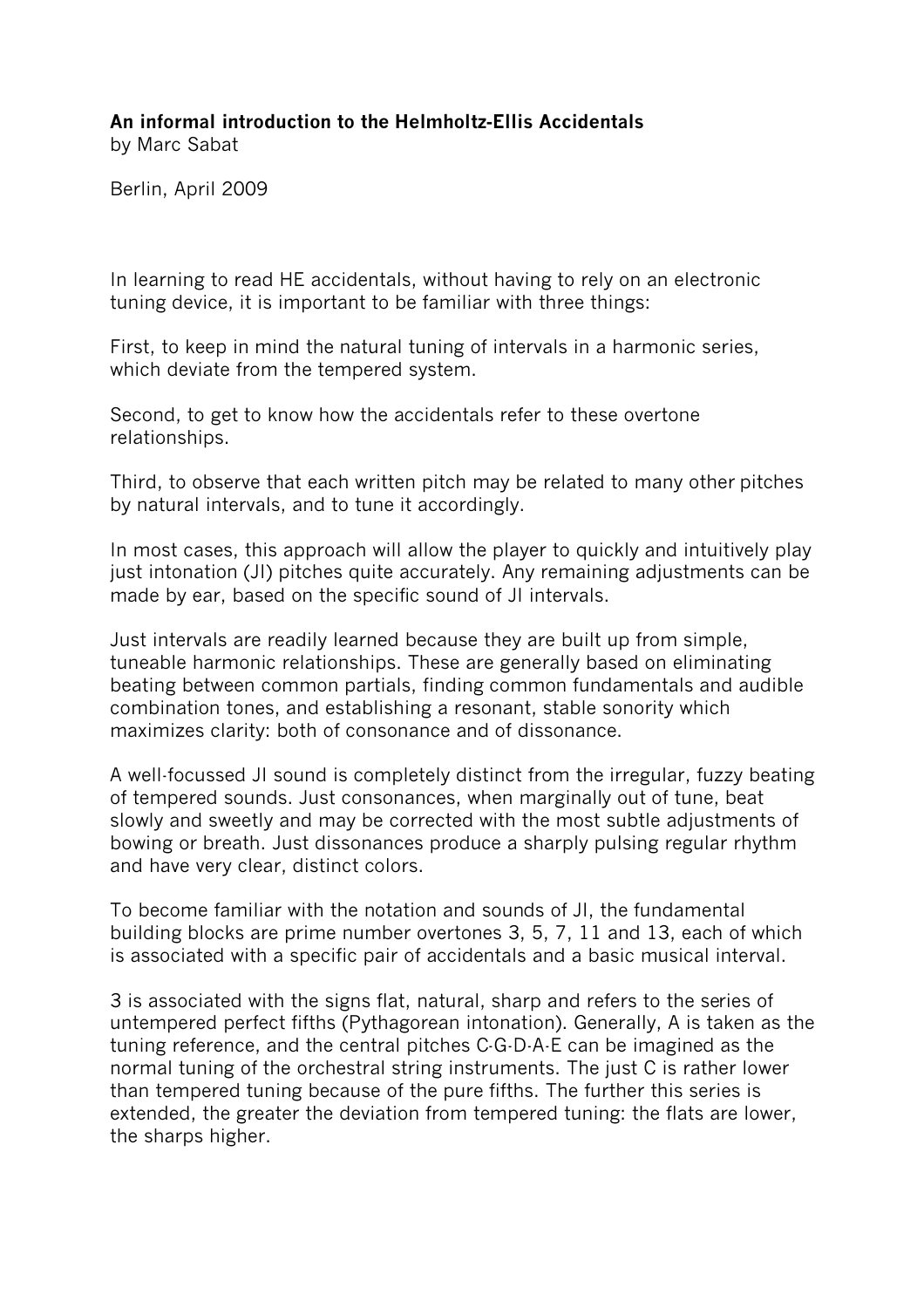5 is associated with arrows attached to the flat, natural, sharp signs and refers to the pure major third. These arrows correct the Pythagorean intervals by a Syntonic Comma, which is approximately 1/9 of a wholetone or 22 cents. So, for example, the note E-flat arrow-up is a just major third below G, and the note F-sharp arrow-down is a major third above D. In most music, flats are often raised by a comma and sharps are lowered. Because of the open string tuning, it is common to sometimes raise F and C (to match A and E) and to sometimes lower A and E (to match F and C). Corrections by one Syntonic Comma have been used throughout Western music history and are relatively familiar to the ear. However, traditionally these corrections have been hidden by players, for example in Meantone Temperament where fifths are mistuned narrow by  $\frac{1}{4}$ comma so that the third C-E ends up sounding pure. More recently, the currently prevailing Equal Temperament has made us accustomed to beating thirds, so at first the pure intervals may seem unfamiliar. To play the arrows accurately, one must carefully learn the sound of the consonant major and minor thirds and sixths, and learn to articulate comma differences clearly.

7 is associated with a Tartini sign resembling the numeral. It corrects the Pythagorean intervals by a Septimal Comma, which is approximately 1/7 of a wholetone or 27 cents. When the Pythagorean minor third is lowered by this amount, it becomes a noticeably low third often heard in Blues music.

11 is associated with the quartertone signs (cross and backwards flat). The accidental is used to raise the perfect fourth by 53 cents, producing the exact tuning of the 11th partial in a harmonic series. The sound is most easily learned by playing one octave plus one fourth and raising it by a quartertone.

13 is associated with the thirdtone signs (cross and backwards flat, each with 2 verticals). The accidental is used to lower the Pythagorean major sixth by 65 cents, producing the exact tuning of the 13th partial in a harmonic series. The sound is most easily learned as a neutral-sounding sixth, one-third of the way between the just minor and just major sixths (closer to minor than to major).

The following table presents the accidentals together with their associated ratios and cents deviations. To calculate the cents deviation from Equal Temperament of a specific written pitch (if desired) the following shortcut may be used:

1.) Find the cents deviation of the Pythagorean pitch, by calculating how many fifths it is away from A, multiplying by 2, and using a plus sign if it is on the sharp side and a minus if it is on the flat side.

2.) For each microtonal accidental, add or subtract its approximate cents value (as given above), keeping in mind whether the accidental is raising or lowering the pitch.

The resulting value should be a cents deviation within 1 or 2 cents accuracy, which is an acceptable starting point for fine-tuning by ear.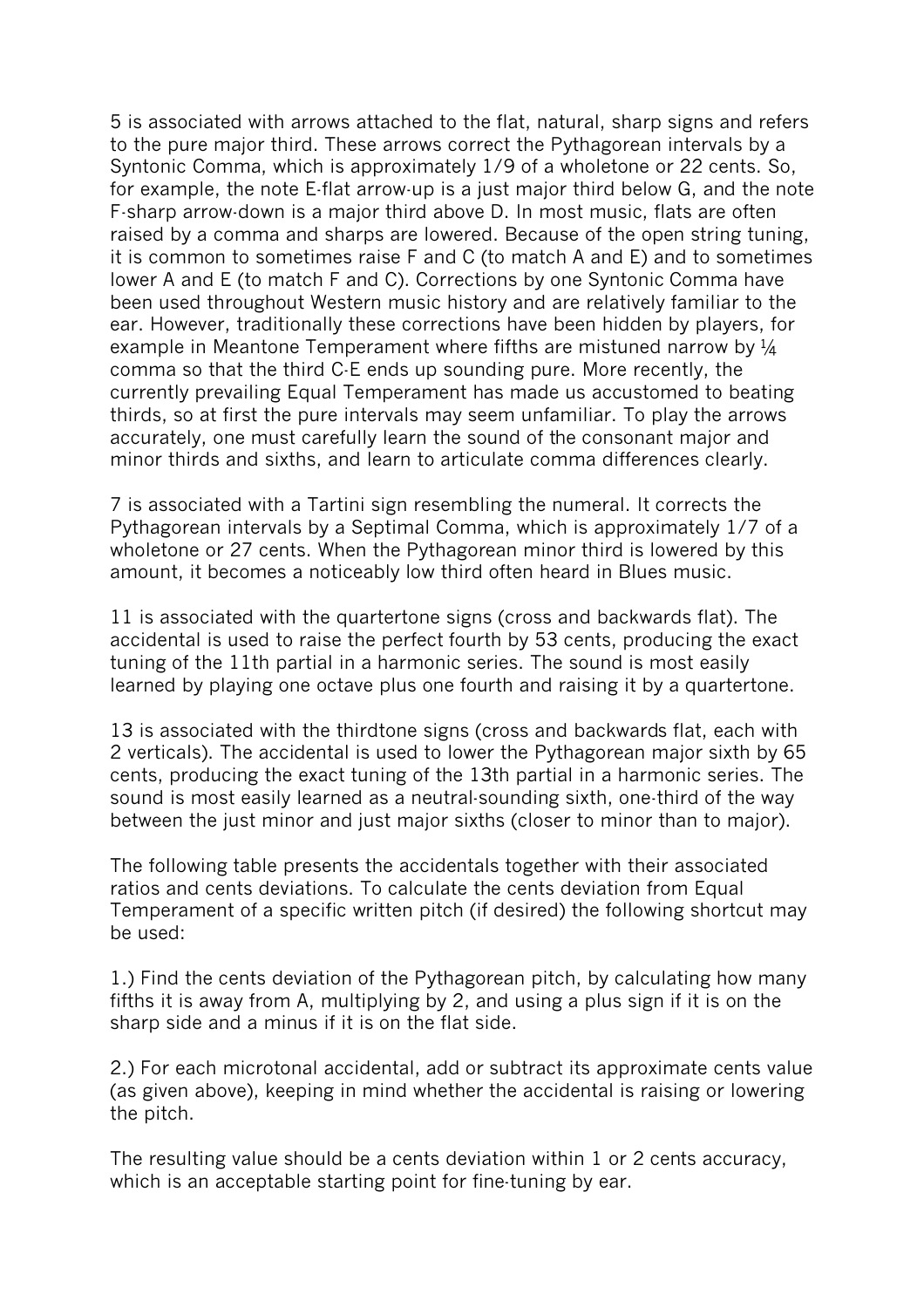## ACC IDENTALS **EXTENDED HELMHOLTZ-ELLIS JI PITCH NOTATION**

*f o r J u s t I n t o n a t i o n*  designed by Marc Sabat and Wolfgang von Schweinitz

#### *The exact intonation of each pitch may be written out by means of the following harmonically-defined signs:*

| $b\!b$                   | b | q | Ħ                       | × | Pythagorean series of fifths $-$ the open strings<br>( c g d a e )                                  |
|--------------------------|---|---|-------------------------|---|-----------------------------------------------------------------------------------------------------|
| ♪ h # *                  |   |   | $b\overline{b}$         |   | lowers / raises by a syntonic comma<br>$81:80 =$ circa 21.5 cents                                   |
| $\xi$ 5 $\xi$ $\xi$      |   |   | ፝฿฿๎๎๎๎๎฿๎              |   | lowers / raises by two syntonic commas<br>circa 43 cents                                            |
|                          |   |   | Ì                       |   | lowers $/$ raises by a septimal comma<br>$64:63 =$ circa 27.3 cents                                 |
| ⇂                        |   |   | ì                       |   | lowers $/$ raises by two septimal commas<br>circa 54.5 cents                                        |
| ╆                        |   |   | $\overline{\mathsf{d}}$ |   | raises / lowers by an 11-limit undecimal quarter-tone<br>$33:32 = \text{circa } 53.3 \text{ cents}$ |
| $\overline{\mathcal{A}}$ |   |   | ╫                       |   | lowers $/$ raises by a 13-limit tridecimal third-tone<br>$27:26 =$ circa 65.3 cents                 |
| >                        |   |   | ۶                       |   | lowers $/$ raises by a 17-limit schisma<br>$256:255 =$ circa 6.8 cents                              |
|                          |   |   |                         |   | raises / lowerss by a 19-limit schisma<br>$513:512 =$ circa 3.4 cents                               |
| ↑                        |   |   |                         |   | raises / lowers by a 23-limit comma<br>$736:729 = circa 16.5 cents$                                 |

In addition to the harmonic definition of a pitch by means of its accidentals, it is also possible to indicate its *absolute pitch-height as a cents-deviation from the respectively indicated chromatic pitch in the 12-tone system of Equal Temperament.*

The attached arrows for alteration by a syntonic comma are transcriptions of the notation that Hermann von *Helmholtz used in his book "Die Lehre von den Tonempfindungen als physiologische Grundlage für die Theorie der Musik" (1863). The annotated English translation "On the Sensations of Tone as a Physiological* Basis for the Theory of Music" (1875/1885) is by Alexander J. Ellis, who refined the definition of pitch within the 12-tone system of Equal Temperament by introducing a division of the octave into 1200 cents. The sign for a *septimal comma was devised by Giuseppe Tartini (1692-1770) – the composer, violinist and researcher who first studied the production of difference tones by means of double stops.*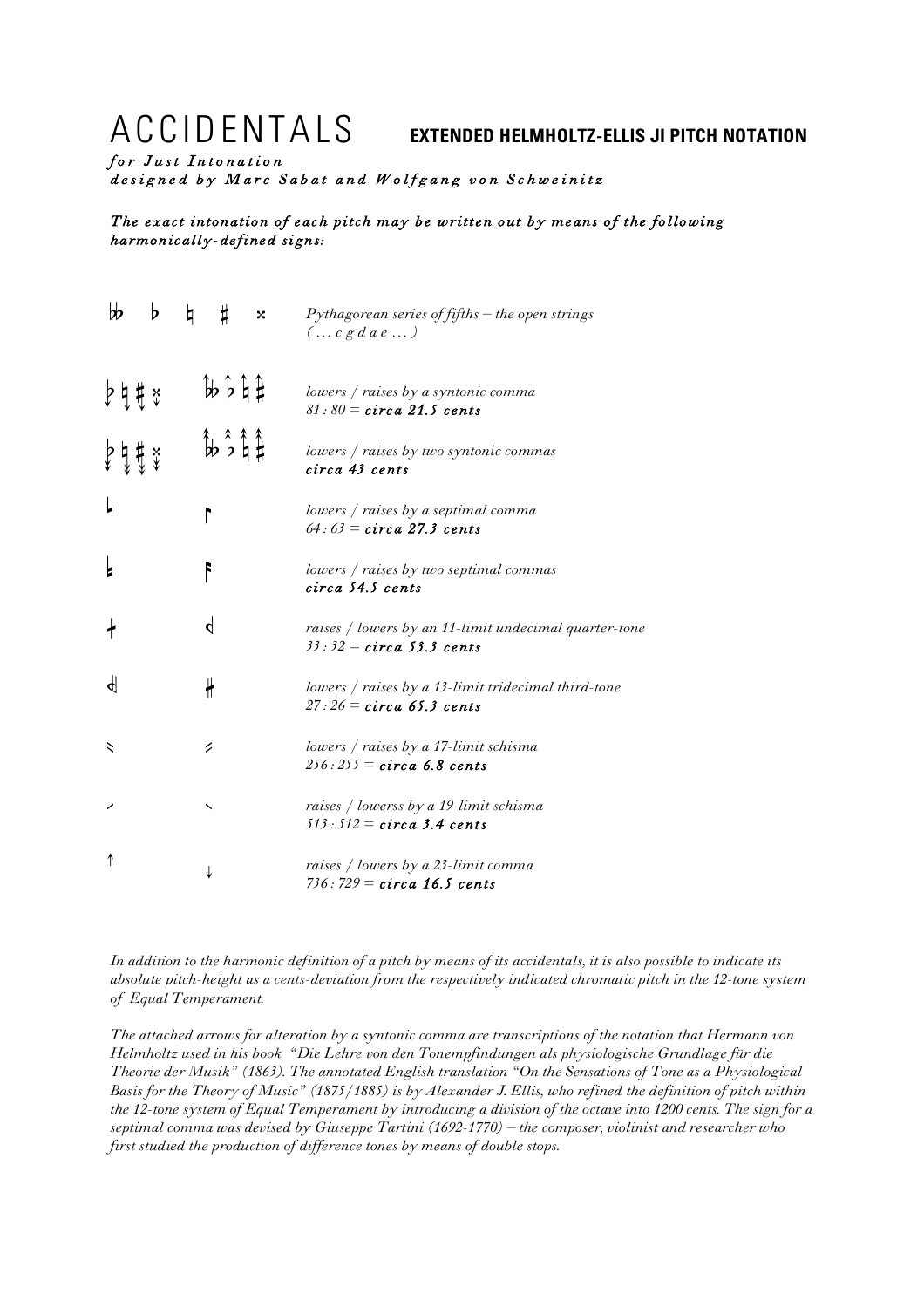# VOR Z E ICHEN **EXTENDED HELMHOLTZ-ELLIS JI PITCH NOTATION**

#### *f ü r d ie n a t ü r l i c h e S t i m m u n g*  konzipiert von Marc Sabat und Wolfgang von Schweinitz

#### *Die Stimmung jedes Tons ist mit folgenden harmonisch definierten Vo rzeichen ausnotiert:*

| bb                       | b                       | ♯                | × | Pythagoreische Quintenreihe der leeren Streicher-Saiten<br>( c g d a e )                                               |
|--------------------------|-------------------------|------------------|---|------------------------------------------------------------------------------------------------------------------------|
| $\sharp$                 | $\boldsymbol{\ddot{x}}$ | $b\overline{b}$  |   | Erniedrigung / Erhöhung um ein Syntonisches Terzkomma<br>$81:80 =$ circa 21.5 cents                                    |
| 史史英文                     |                         | <i>โง</i> ⊳ินิษิ |   | Erniedrigung / Erhöhung um zwei Syntonische Terzkommas<br>circa 43 cents                                               |
|                          |                         |                  |   | Erniedrigung / Erhöhung um ein Septimenkomma<br>$64:63 =$ circa 27.3 cents                                             |
| þ                        |                         | ì                |   | Erniedrigung / Erhöhung um zwei Septimenkommas<br>circa 54.5 cents                                                     |
|                          |                         | þ                |   | Erhöhung / Erniedrigung um den undezimalen Viertelton der 11er-Relation<br>$33:32 =$ circa 53.3 cents                  |
| $\overline{\mathcal{A}}$ |                         | ╫                |   | Erniedrigung / Erhöhung um den tridezimalen Drittelton der 13er-Relation<br>$27:26 = \text{circa } 65.3 \text{ cents}$ |
| >                        |                         | ۶                |   | Erniedrigung / Erhöhung um ein Siebzehner-Schisma<br>$256:255 =$ circa 6.8 cents                                       |
|                          |                         |                  |   | Erhöhung / Erniedrigung um ein Neunzehner-Schisma<br>$513:512 =$ circa 3.4 cents                                       |
| ↑                        |                         |                  |   | Erhöhung / Erniedrigung um ein Dreiundzwanziger-Komma<br>$736:729 =$ circa 16.5 cents                                  |

*Zusätzlich zu der harmonischen Definition der Tonhöhe durch das Vorzeichen für jeden Ton ist auch der Cents-Wert der Abweichung der gewünschten Stimmung von der Tonhöhe des jeweils bezeichneten chromatischen Tons der gleichstufig temperierten Zwölfton-Skala angegeben.*

*Die attachierten Pfeile für die Alteration um ein Syntonisches Terzkomma sind eine bloße Transkription der Notation, die Hermann von Helmholtz in seinem Buch "Die Lehre von den Tonempfindungen als physiologische Grundlage für die Theorie der Musik" (1863) verwendet hat. Die kommentierte englische Übersetzung "On the Sensations of Tone as a Physiological Basis for the Theory of Music" (1875/1885) stammt von Alexander J. Ellis, der auch eine enorme Verfeinerung der Tonhöhendefinition innerhalb des Zwölftonsystems der gleichstufig temperierten Stimmung durch die Unterteilung der Oktave in 1200 Cents eingeführt hat. – Das Vorzeichen für die Alteration um ein Septimenkomma wurde von Giuseppe Tartini (1692-1770) erfunden, der als Komponist, Geiger und Wissenschaftler die durch Doppelgriffe erzeugten Differenztöne untersucht hat.*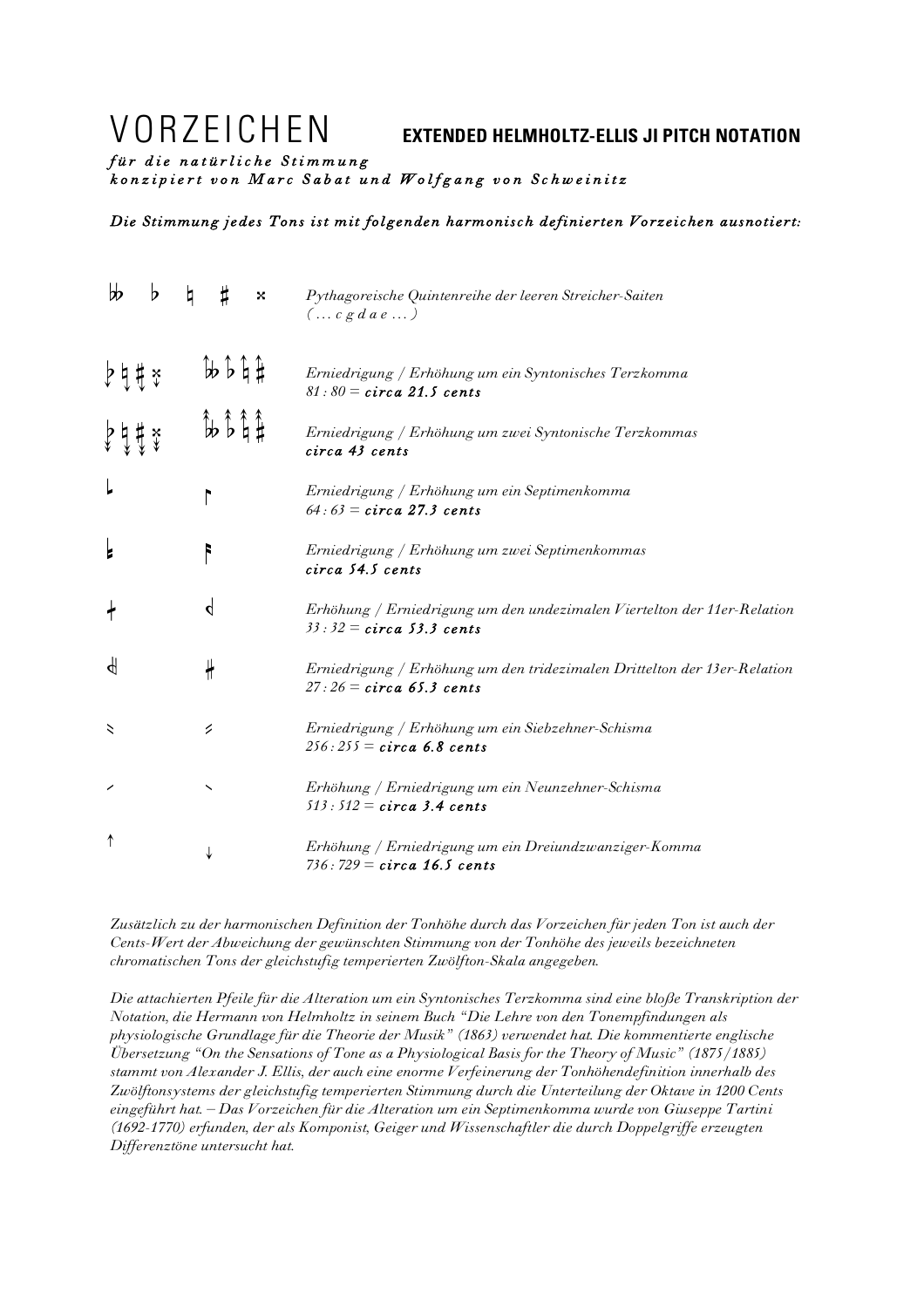### JI tuning for horn, 5-valve F-tuba and tenorbass trombone

*HORN : The valve slides 1, 2, and 3 are tuned to the rational proportions 2/15, 1/15 and 3/15 of the open horn's length (in B-flat and F respectively), producing, in various combinations, two utonal series of fundamental pitches a perfect fourth apart with vibrational time periods in the proportions 15 : 16 : 17 : 18 : 19 : 20 : 21.*

*F-TUBA : The valve slides 1, 2, 3, 4, and 5 are tuned to the rational proportions 2/15, 1/15, 3/15, 5/15 and 5/30 of the open horn's length, producing, in various combinations, one utonal series of fundamental pitches with vibrational time periods in the proportion 30 : 32 : 34 : 35 : 36 : 37 : 38 : 39 : 40 : 41 : 42 : 43 : 44 : 45 : 46 : 47 : 48 : 49 : 50 : 51 : 52 : 53 : 55 : 57.*

*TENORBASS-TROMBONE : The F-valve is tuned to lower the tenor trombone by an exact perfect fourth when the slide is fully in, producing, on the tenor trombone, a comma-raised B-flat (a pure major third below D) and, on the bass trombone, a comma-raised F (a pure major third below A).*

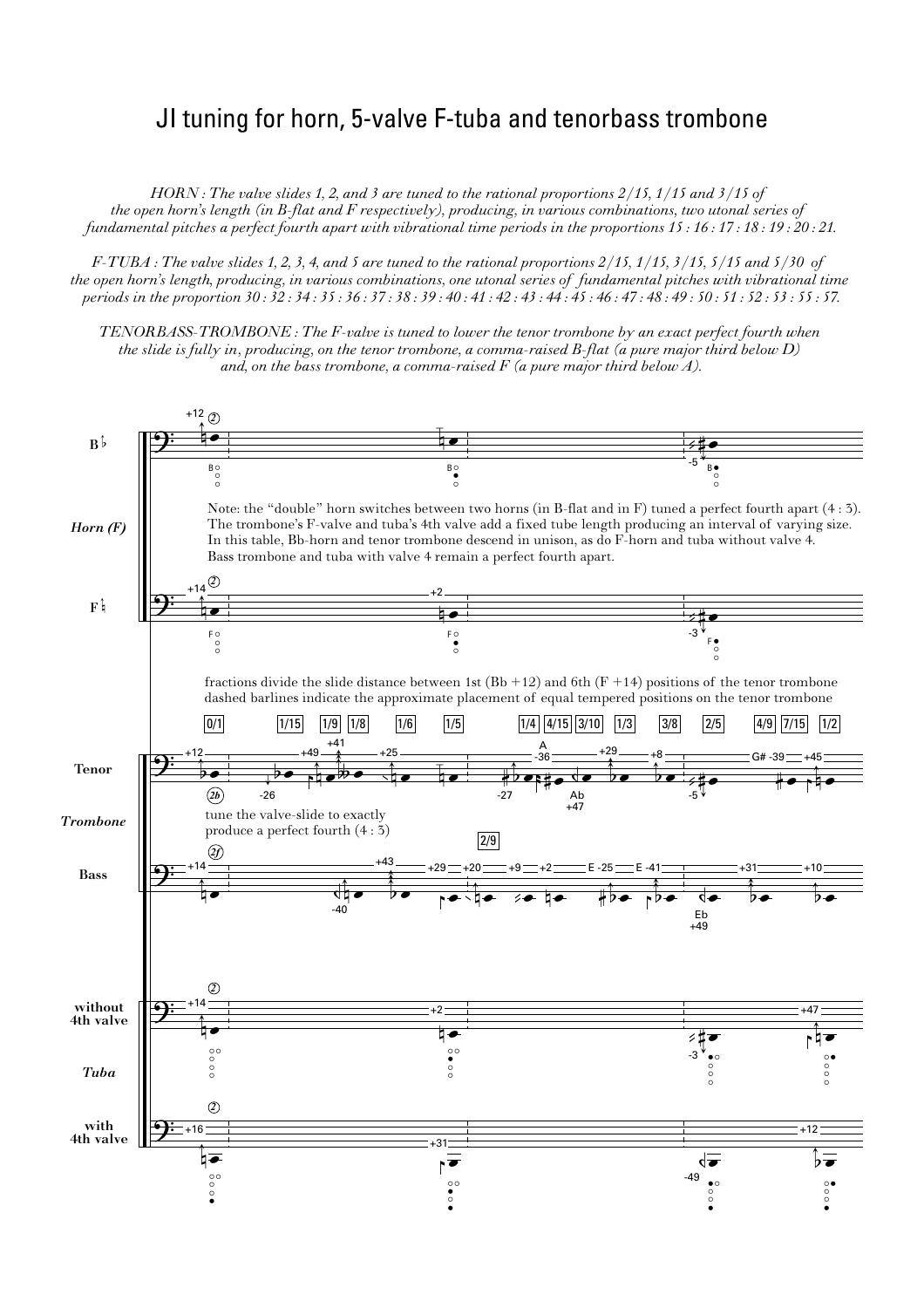

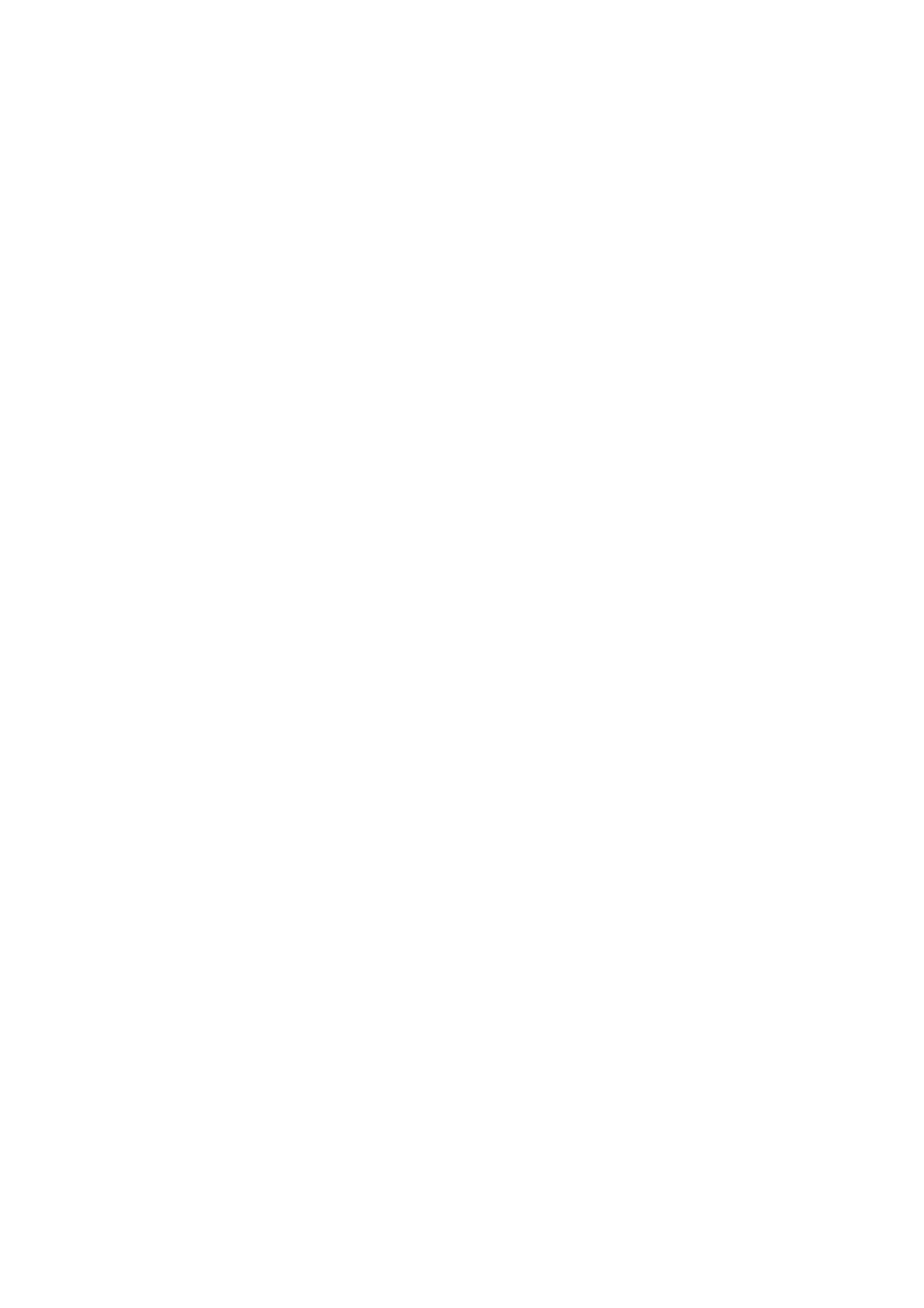#### Transposing Score (Horn written in F)

### HAIRY HIPPY HAPPY

*for Trio Kobayashi, Los Angeles*

*music for 39 distinct trombone slide positions dividing the perfect fourth in one to fifteen equidistant parts in alternating directions set in rondo form with freely composed horn and tuba pitches chosen from various overtone series to form chords of tuneable intervals* 

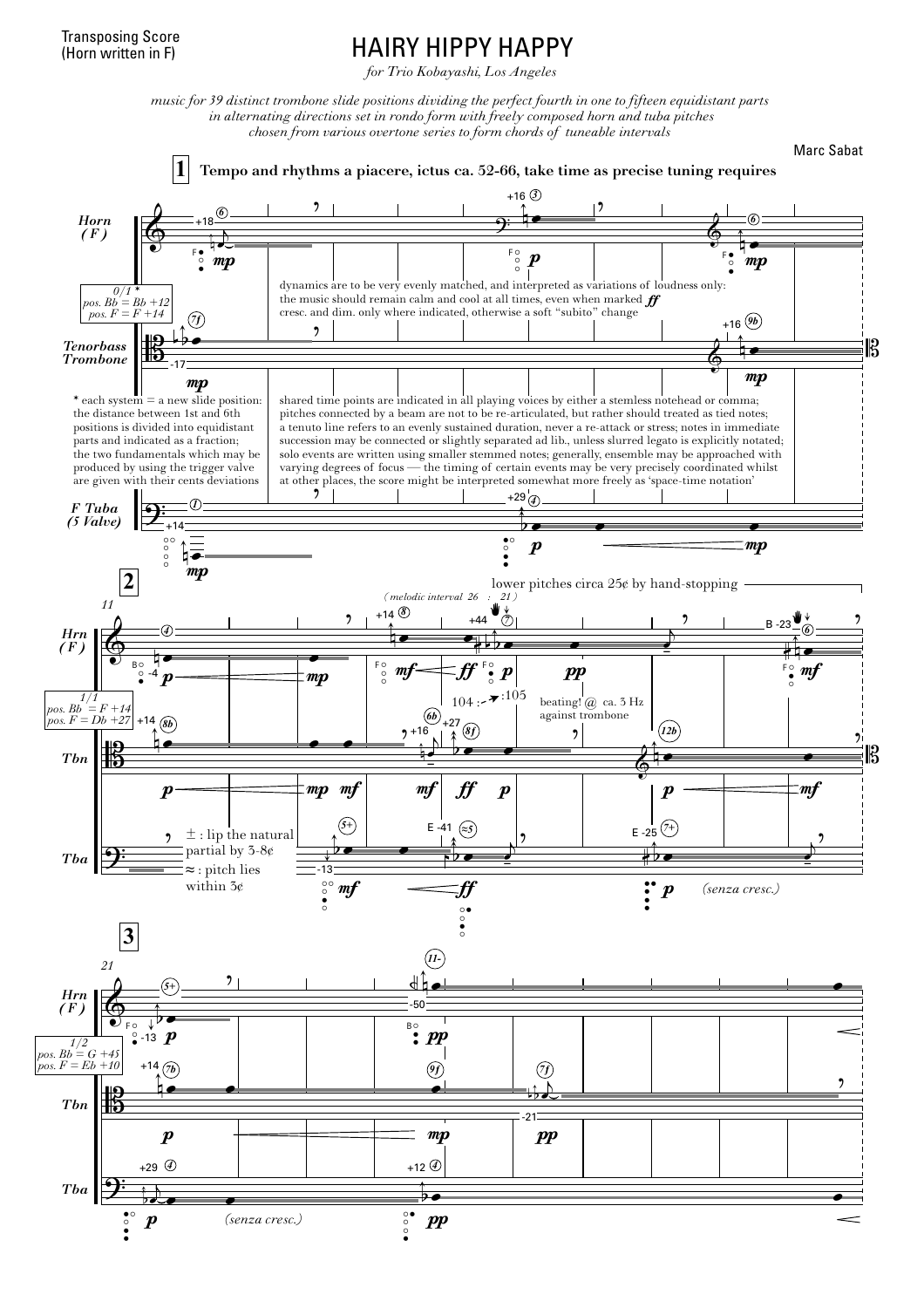



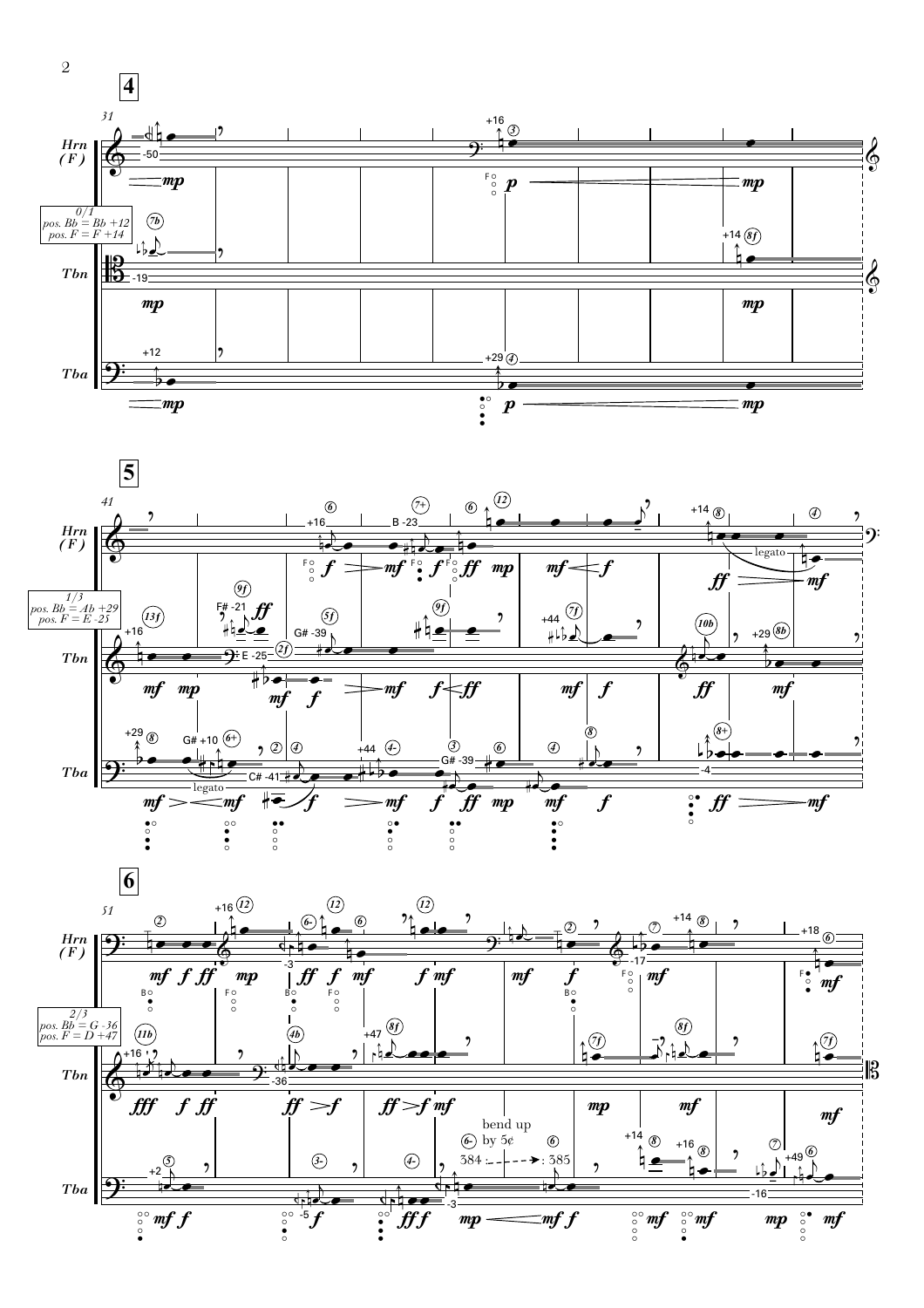



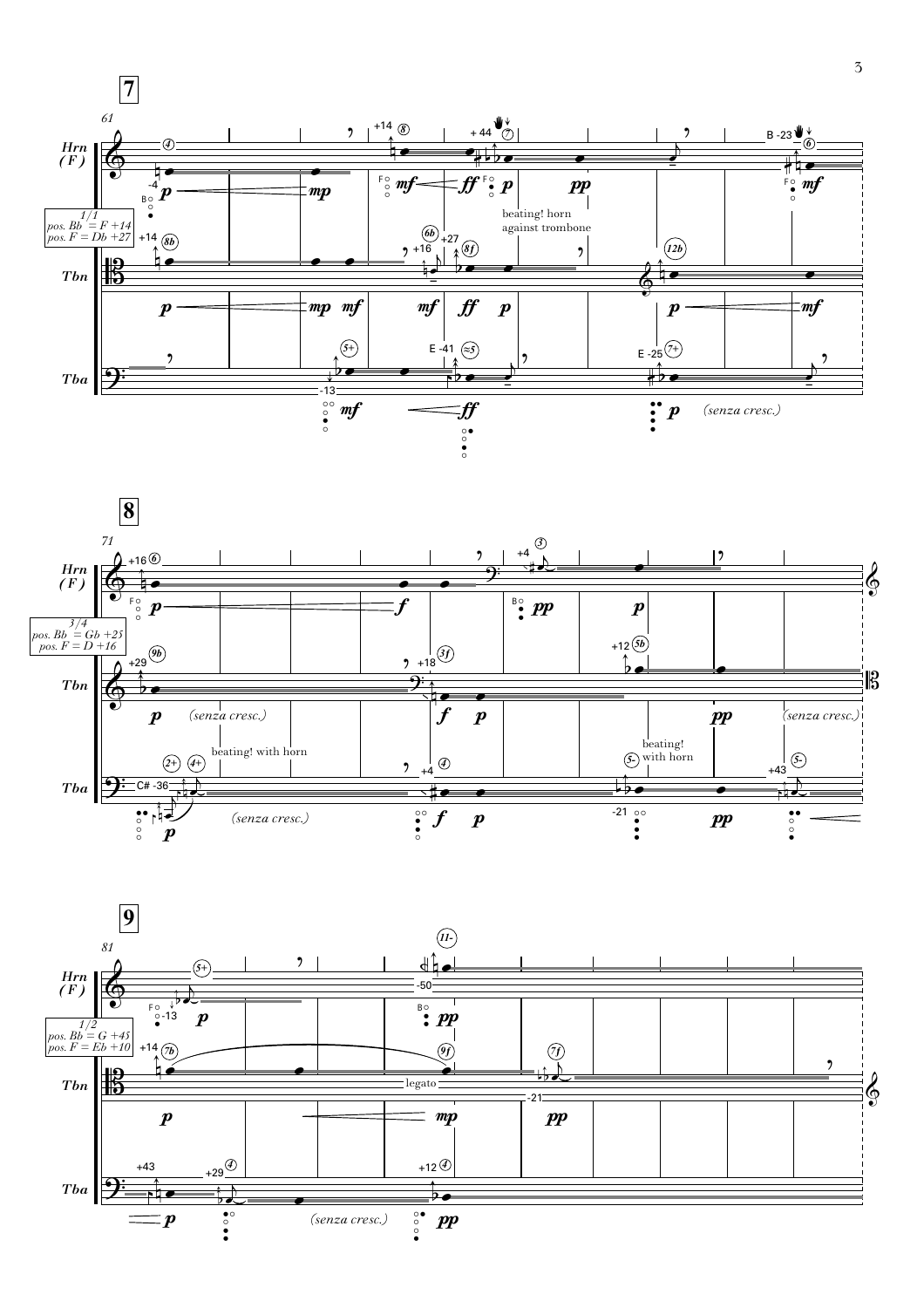



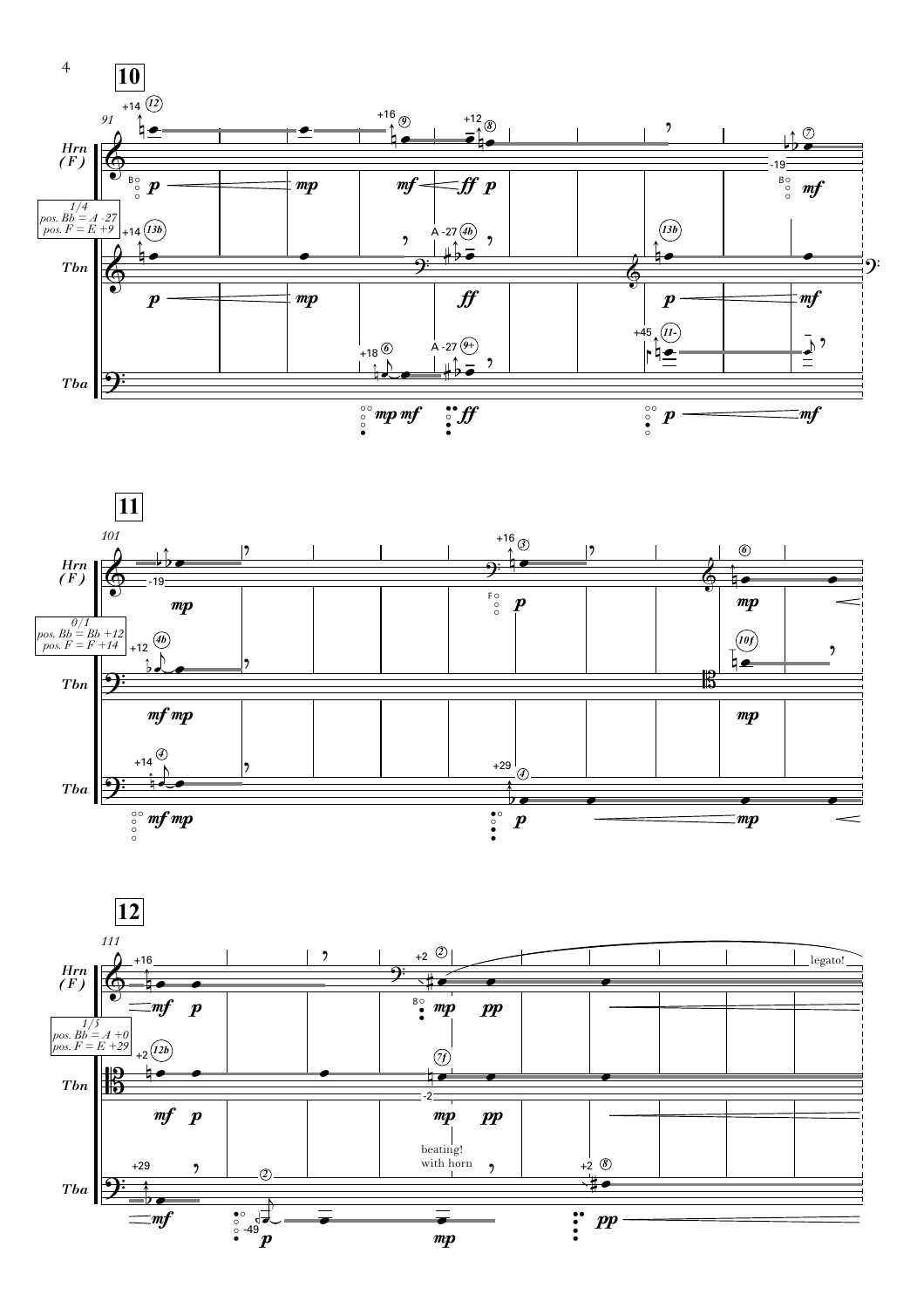



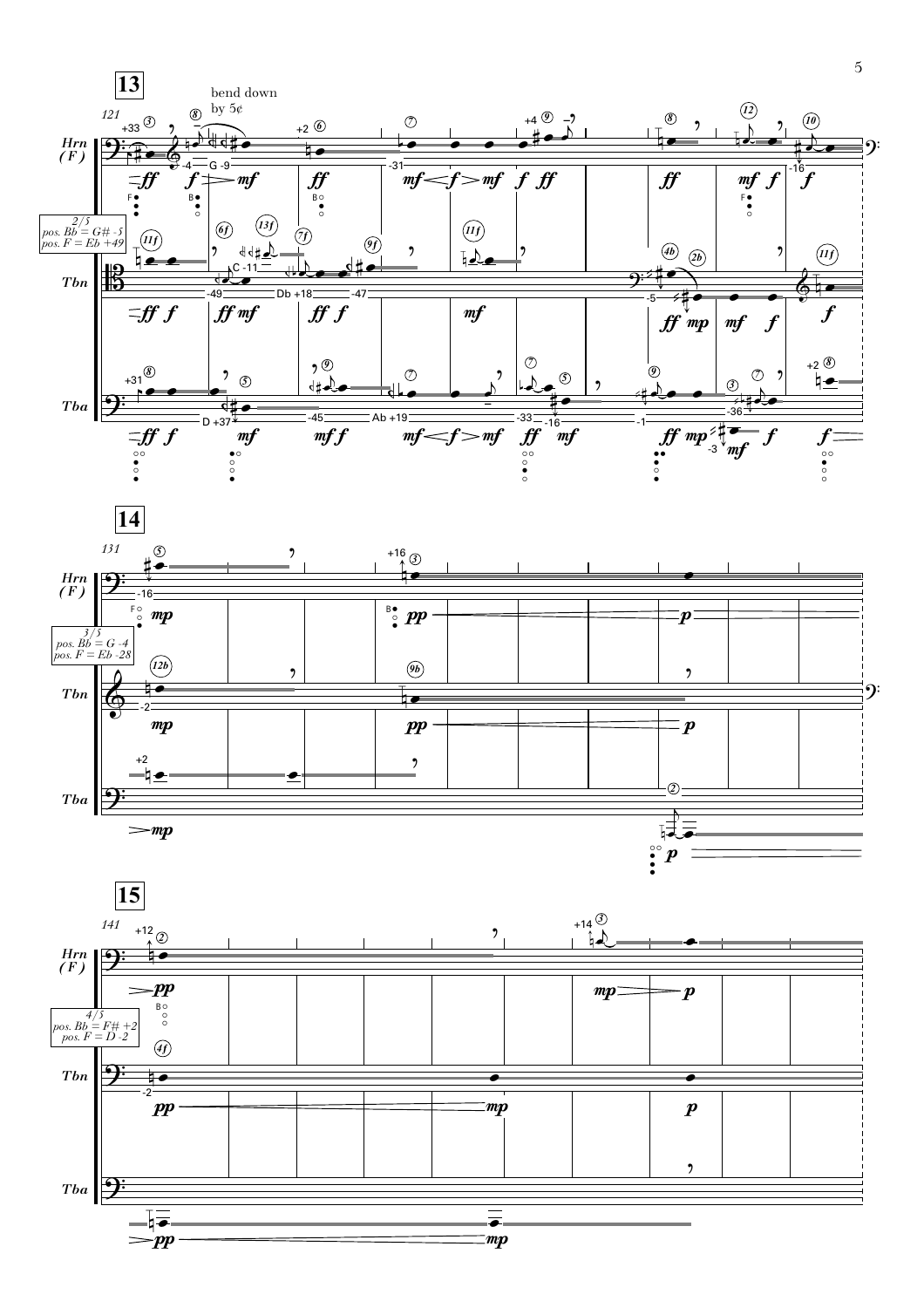

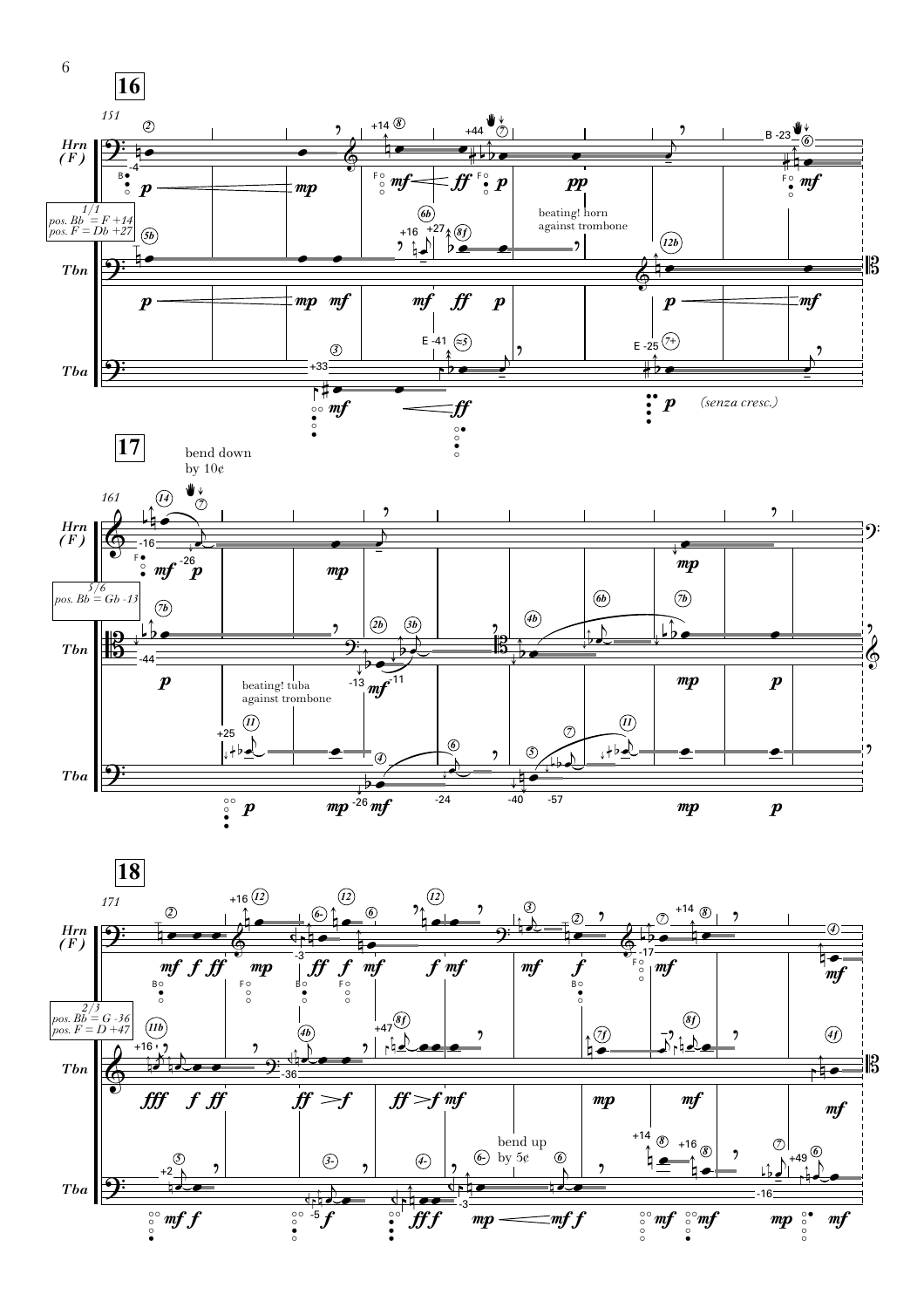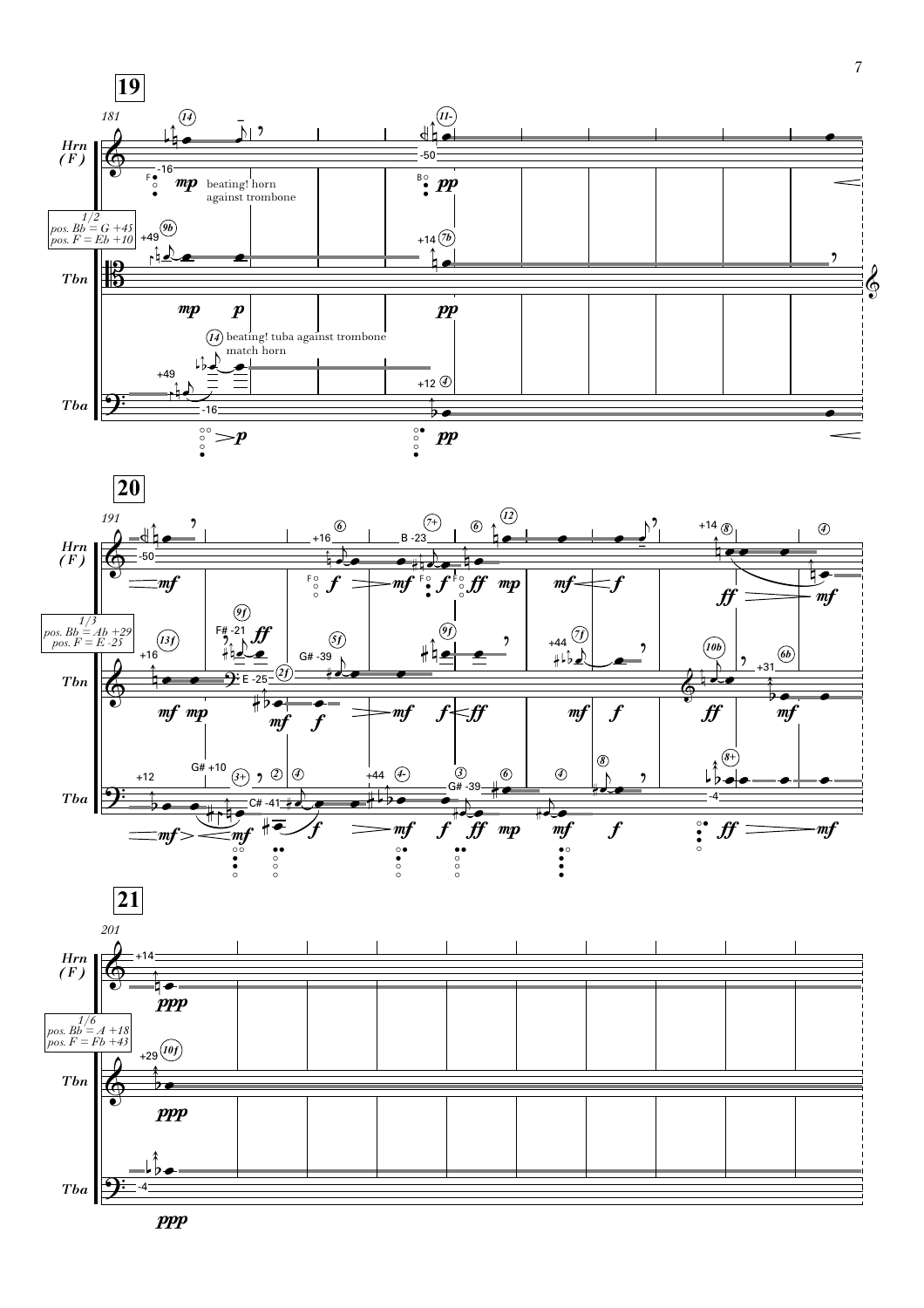



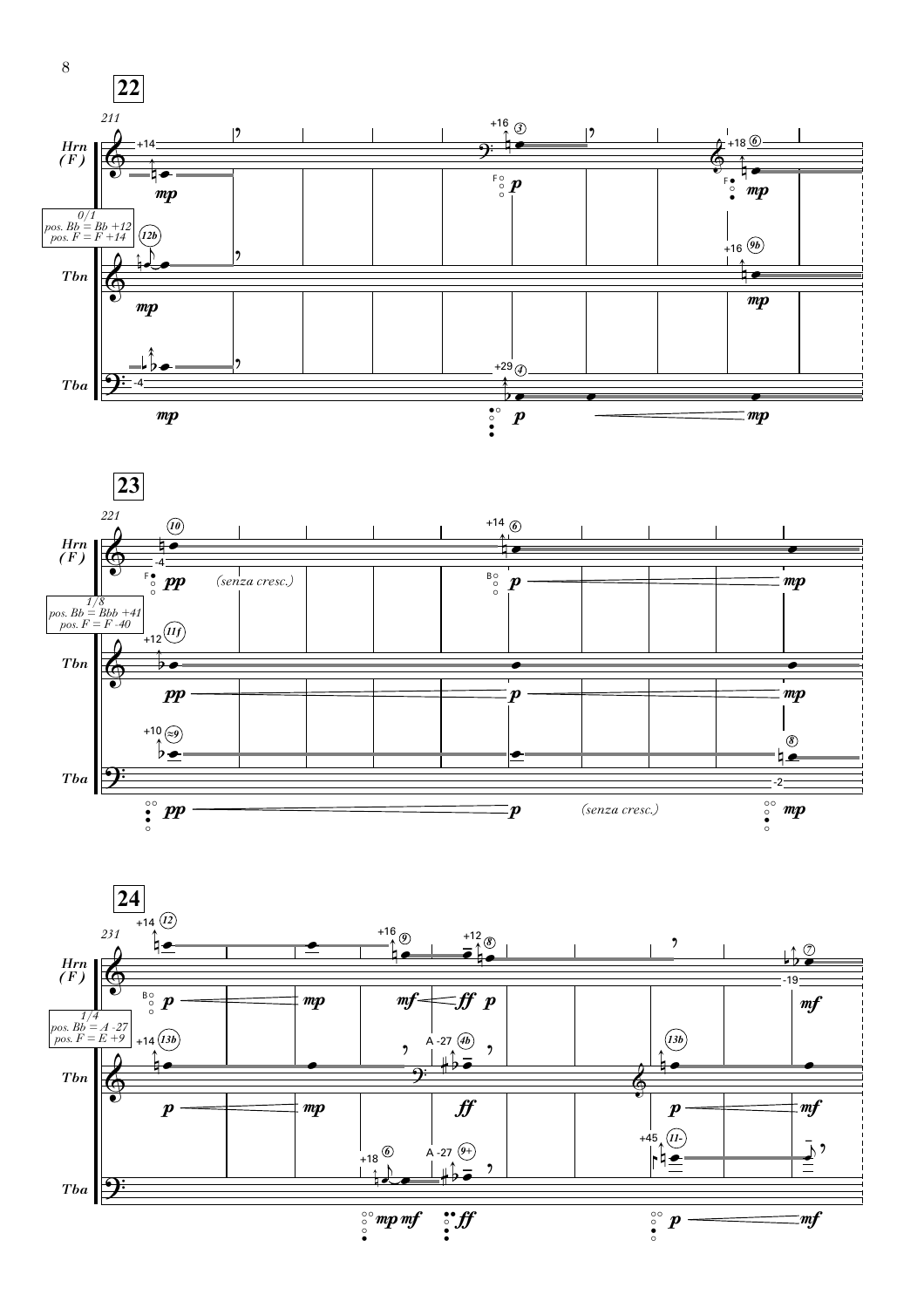



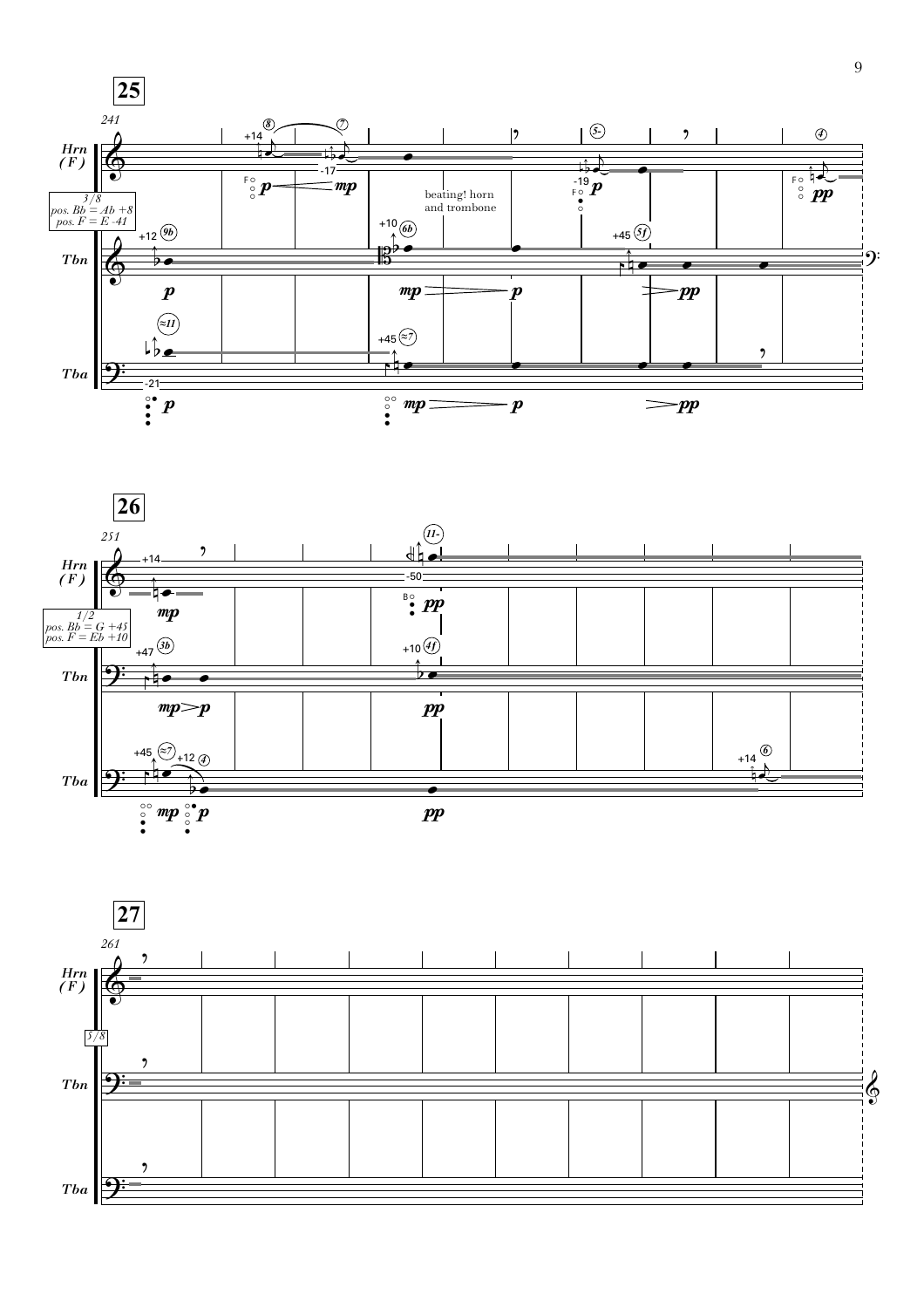





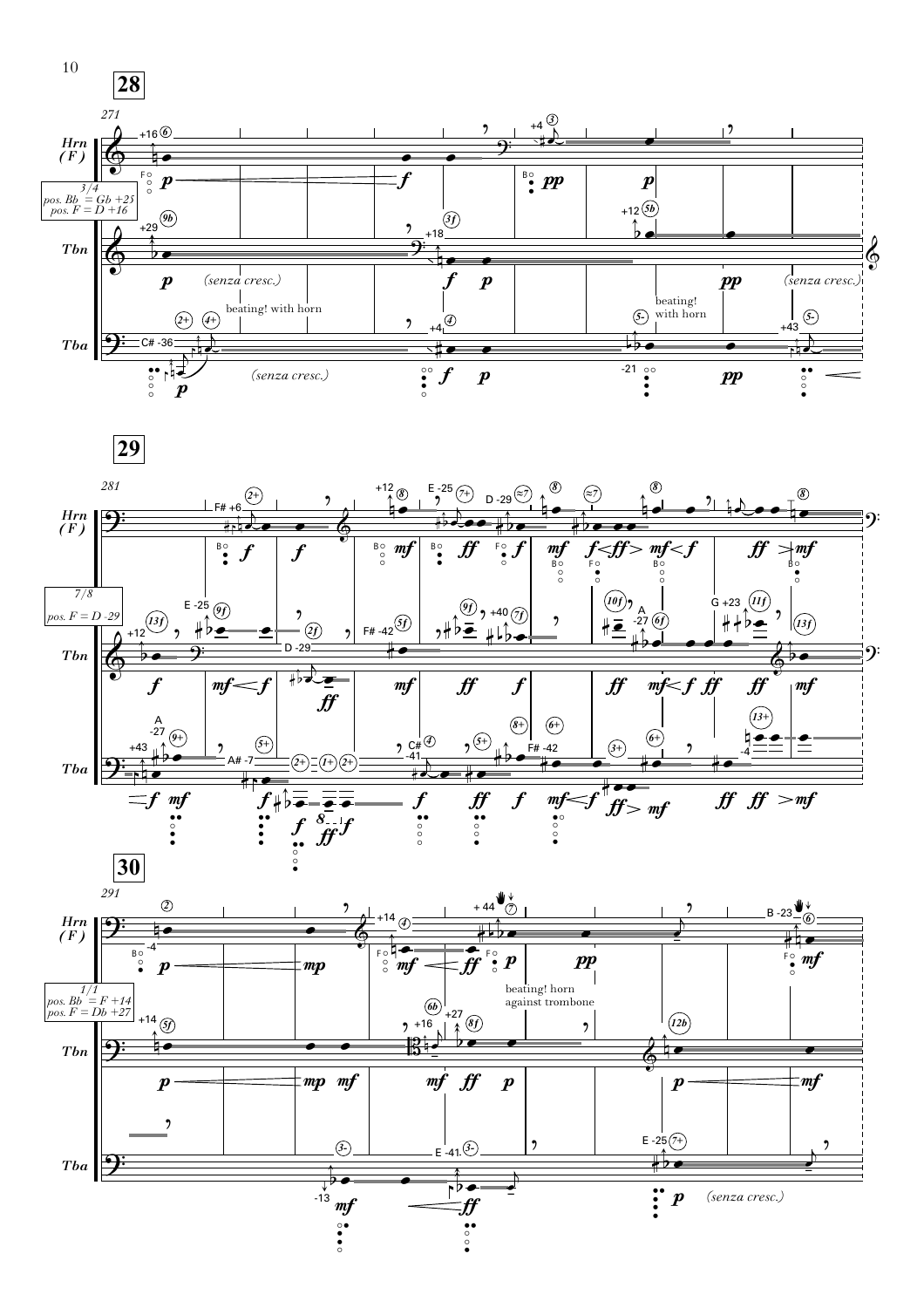![](_page_20_Figure_0.jpeg)

![](_page_20_Figure_1.jpeg)

![](_page_20_Figure_2.jpeg)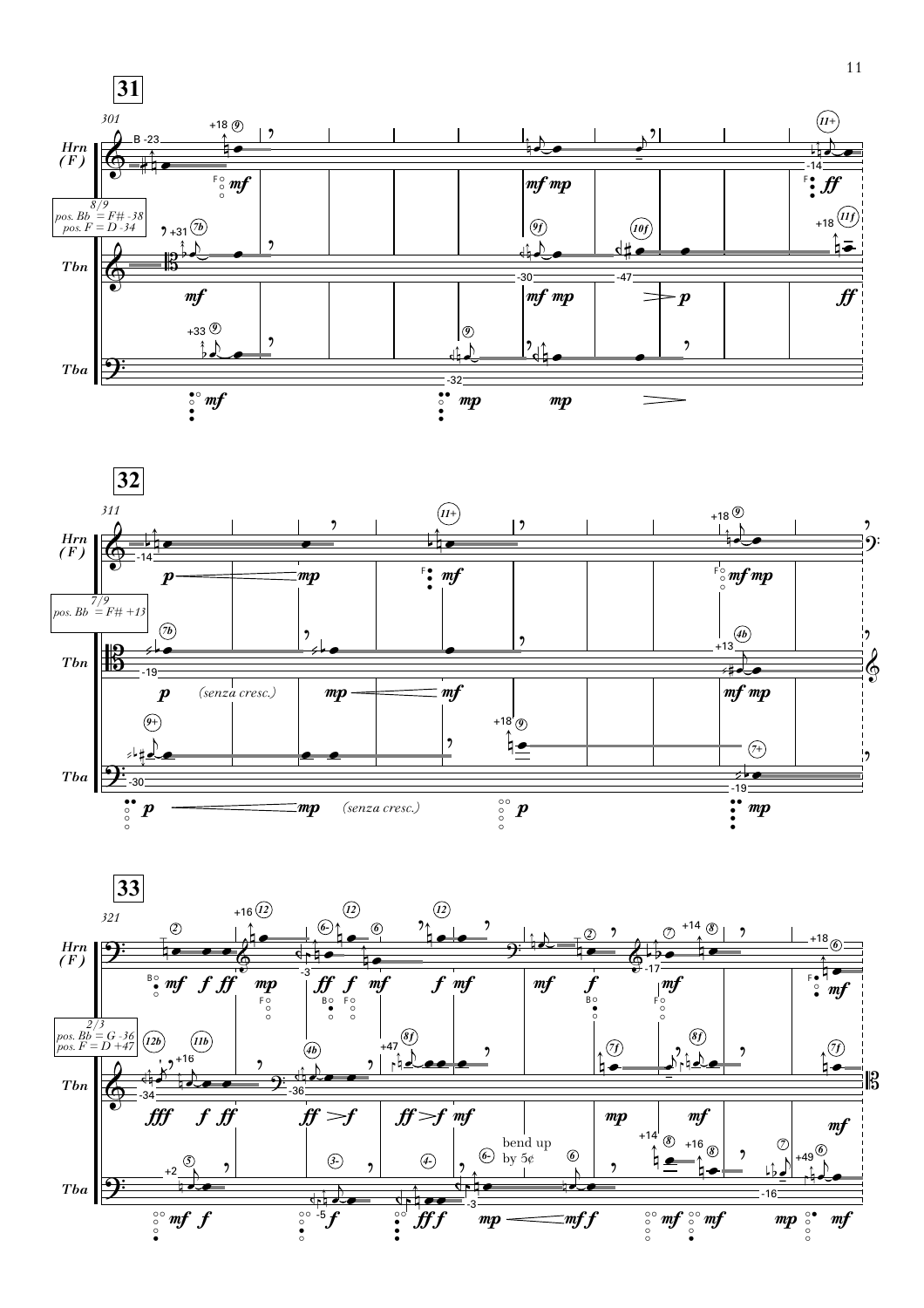![](_page_21_Figure_0.jpeg)

![](_page_21_Figure_1.jpeg)

![](_page_21_Figure_2.jpeg)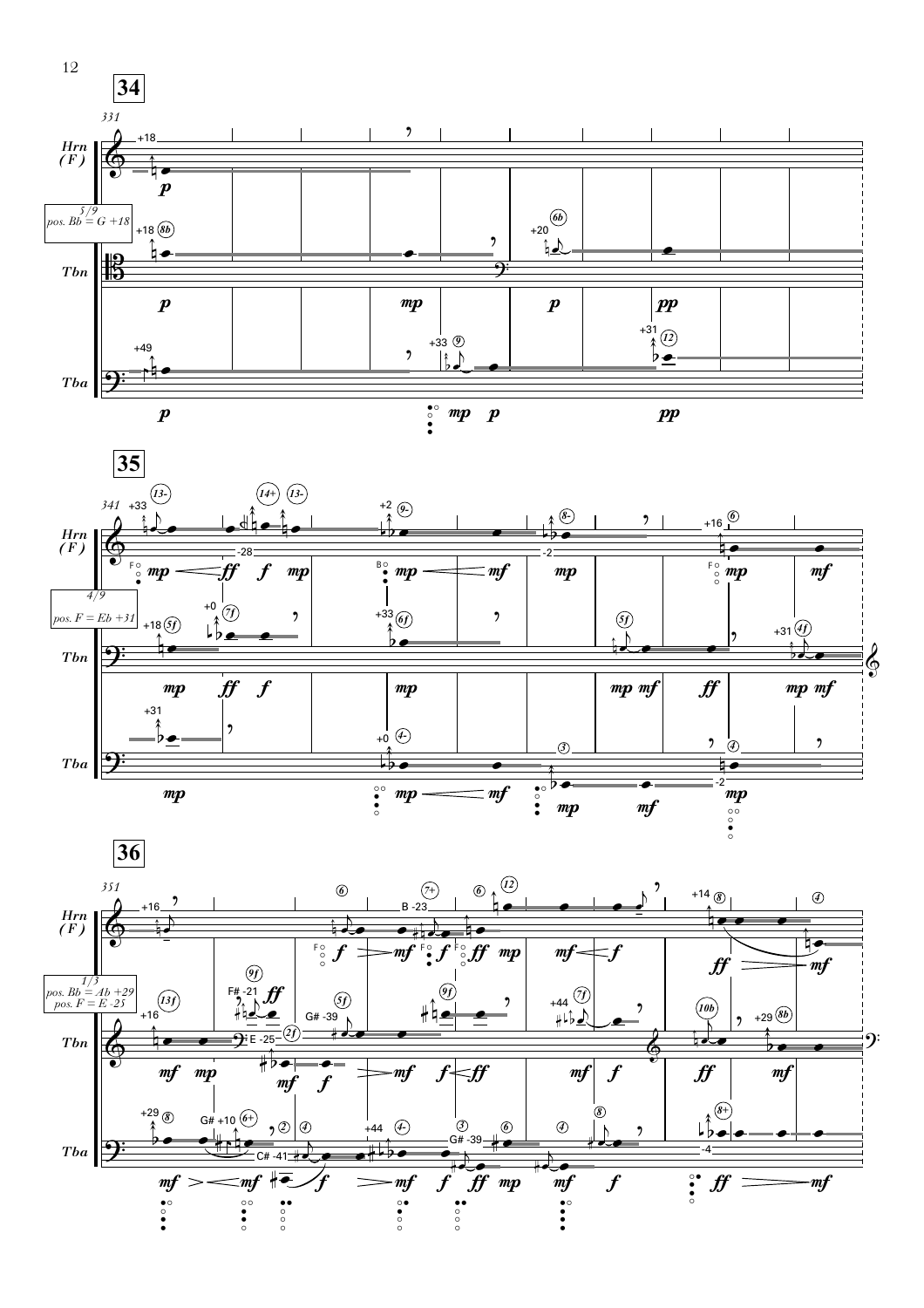![](_page_22_Figure_0.jpeg)

![](_page_22_Figure_1.jpeg)

![](_page_22_Figure_2.jpeg)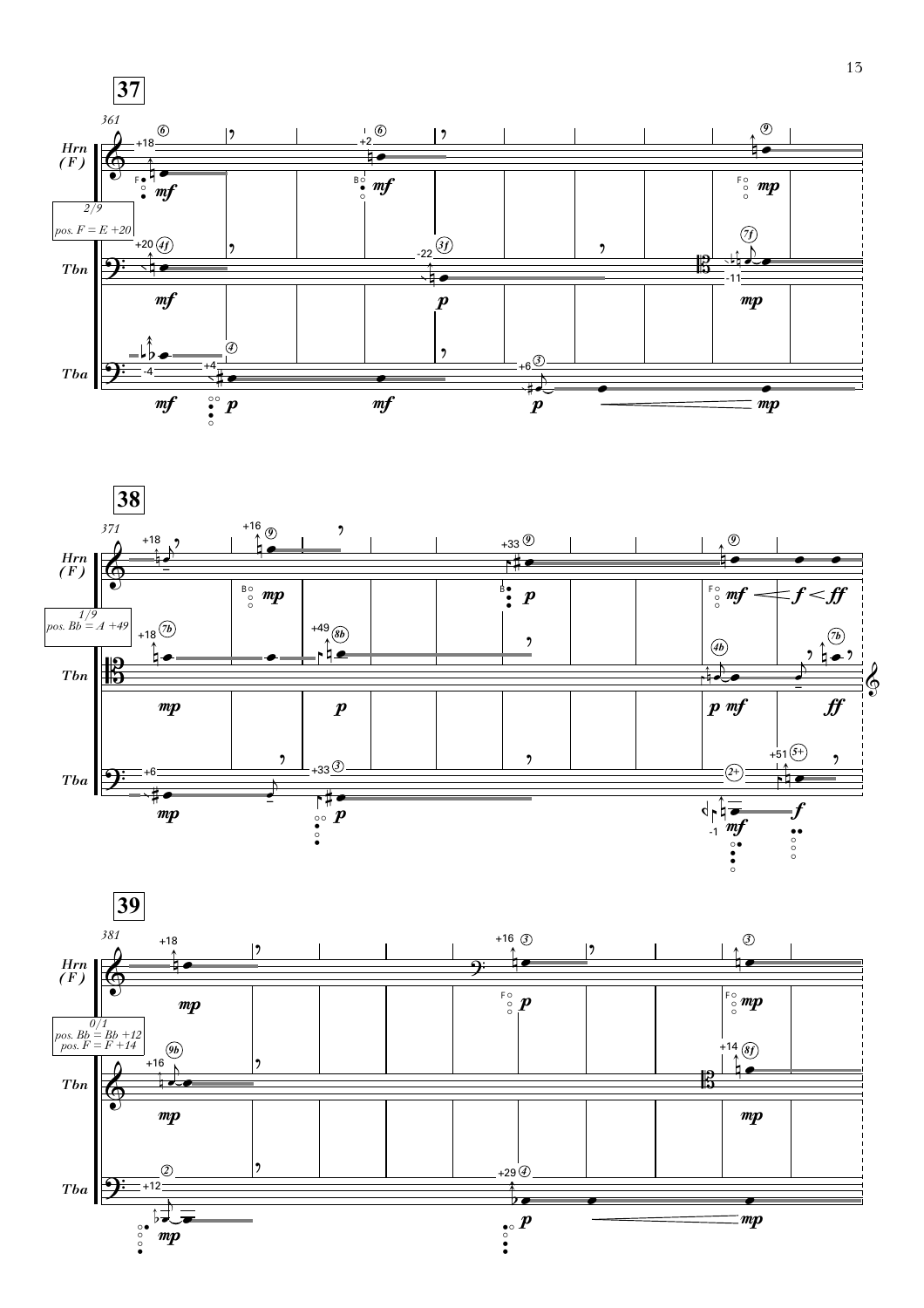![](_page_23_Figure_0.jpeg)

![](_page_23_Figure_1.jpeg)

![](_page_23_Figure_2.jpeg)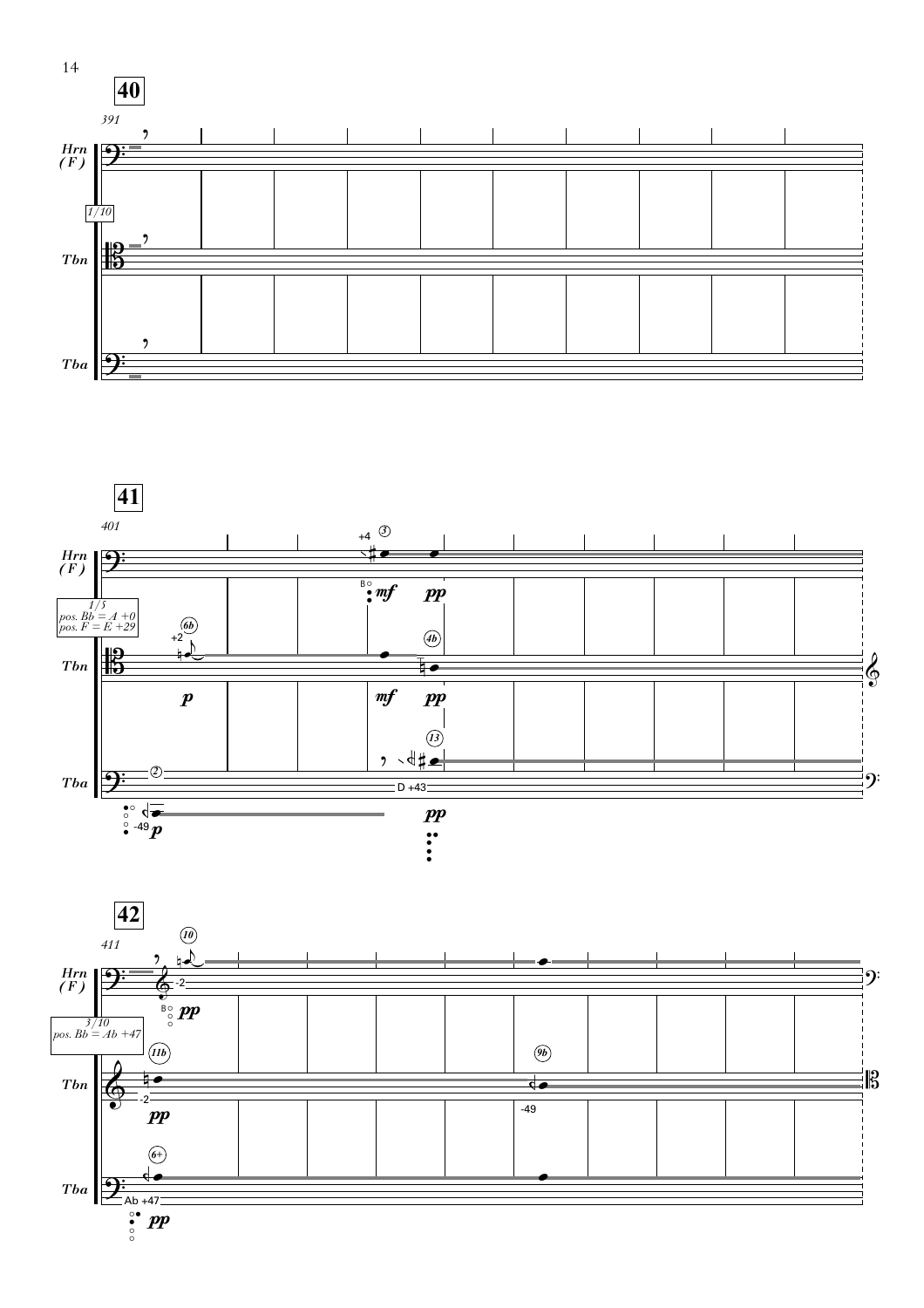![](_page_24_Figure_0.jpeg)

![](_page_24_Figure_1.jpeg)

![](_page_24_Figure_2.jpeg)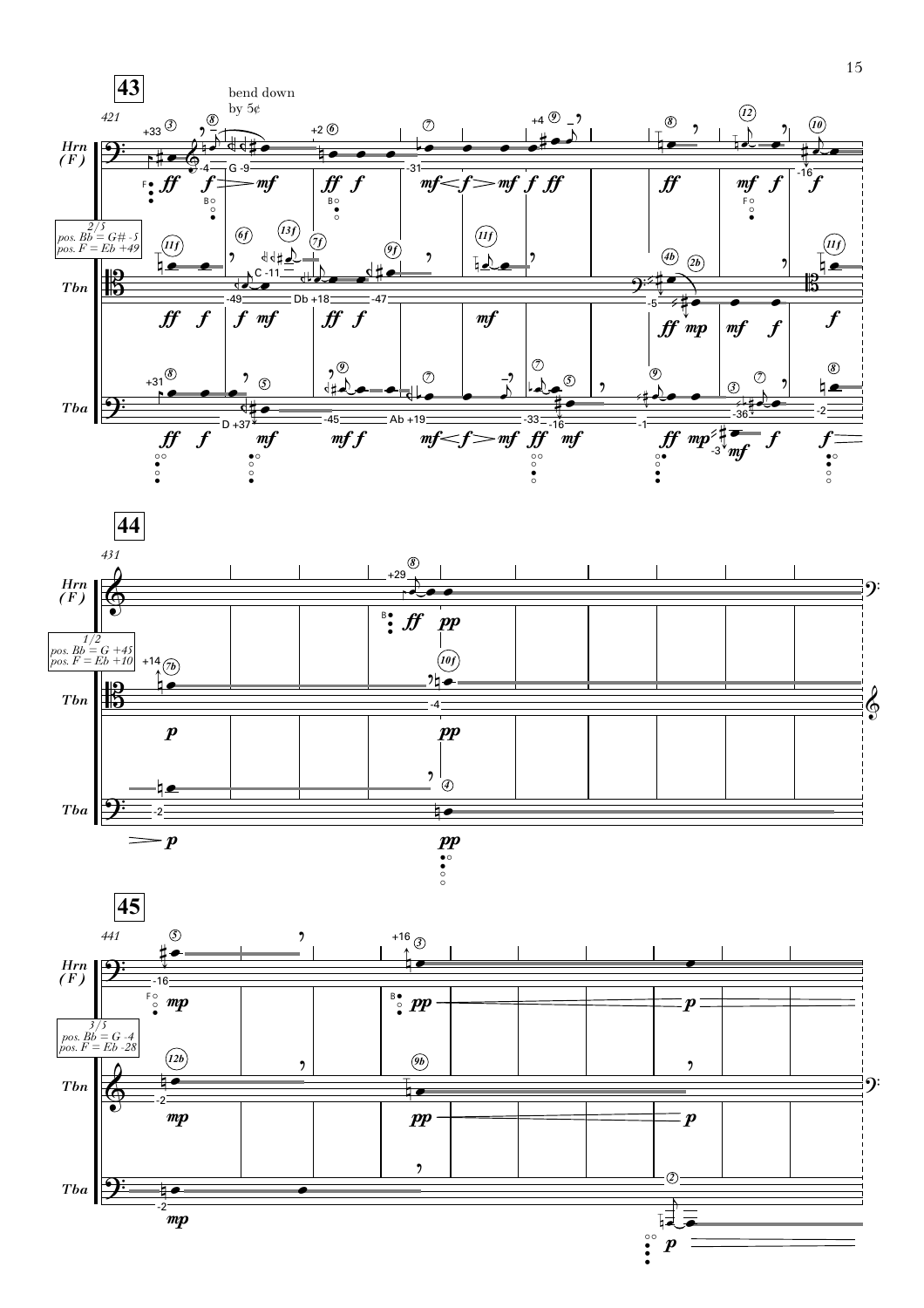![](_page_25_Figure_0.jpeg)

![](_page_25_Figure_1.jpeg)

![](_page_25_Figure_2.jpeg)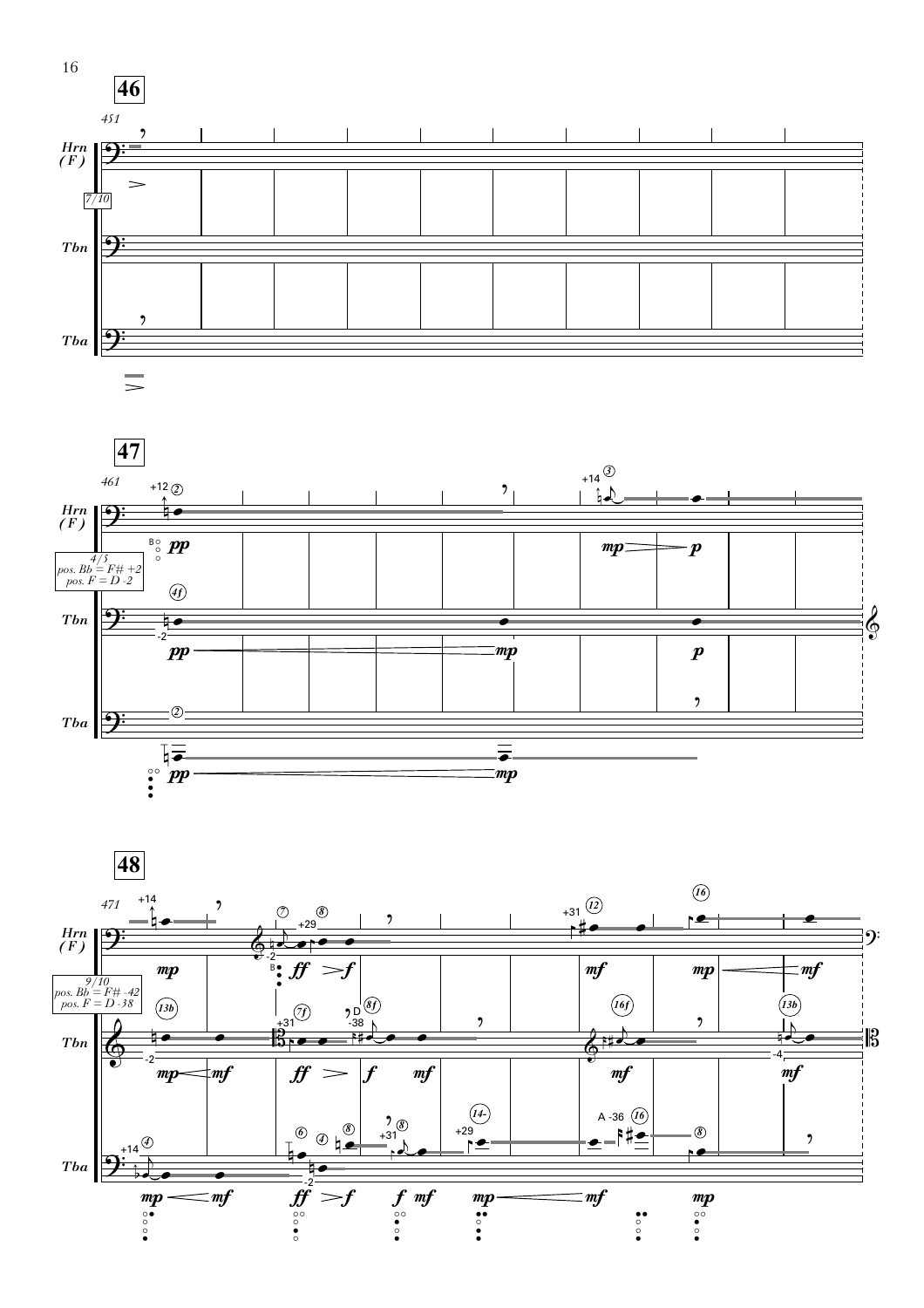![](_page_26_Figure_0.jpeg)

![](_page_26_Figure_1.jpeg)

![](_page_26_Figure_2.jpeg)

17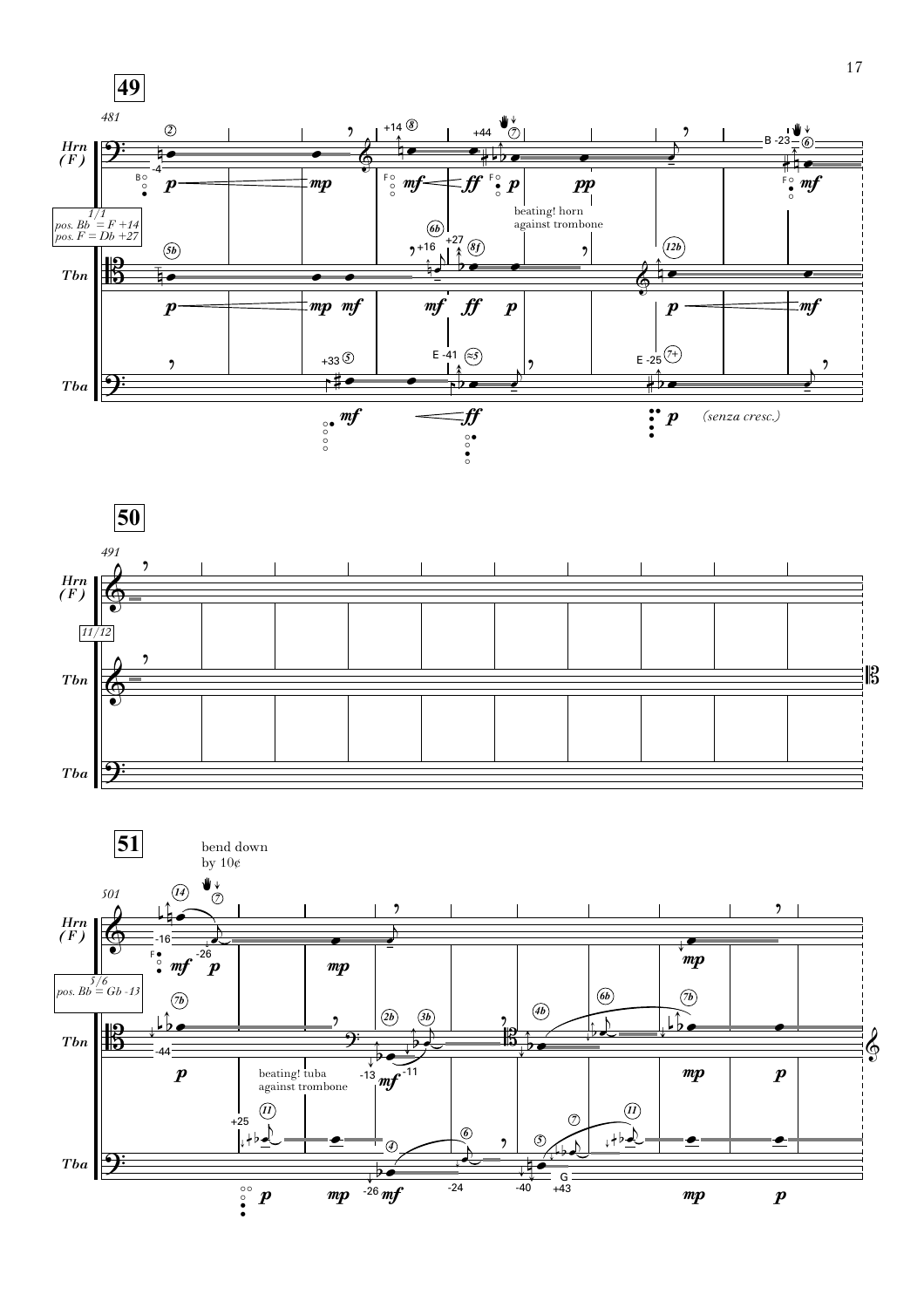![](_page_27_Figure_0.jpeg)

![](_page_27_Figure_1.jpeg)

![](_page_27_Figure_2.jpeg)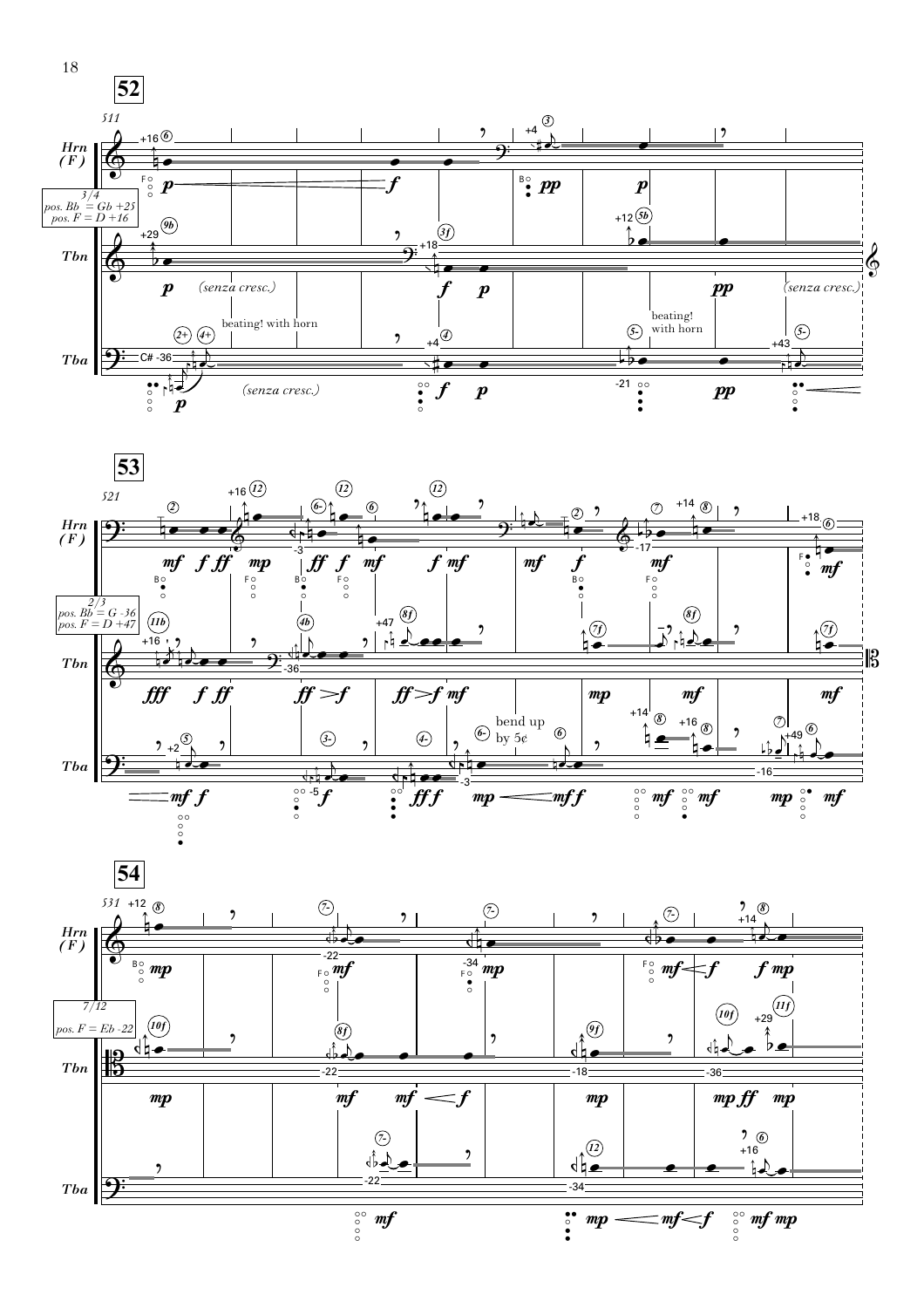![](_page_28_Figure_0.jpeg)

![](_page_28_Figure_1.jpeg)

![](_page_28_Figure_2.jpeg)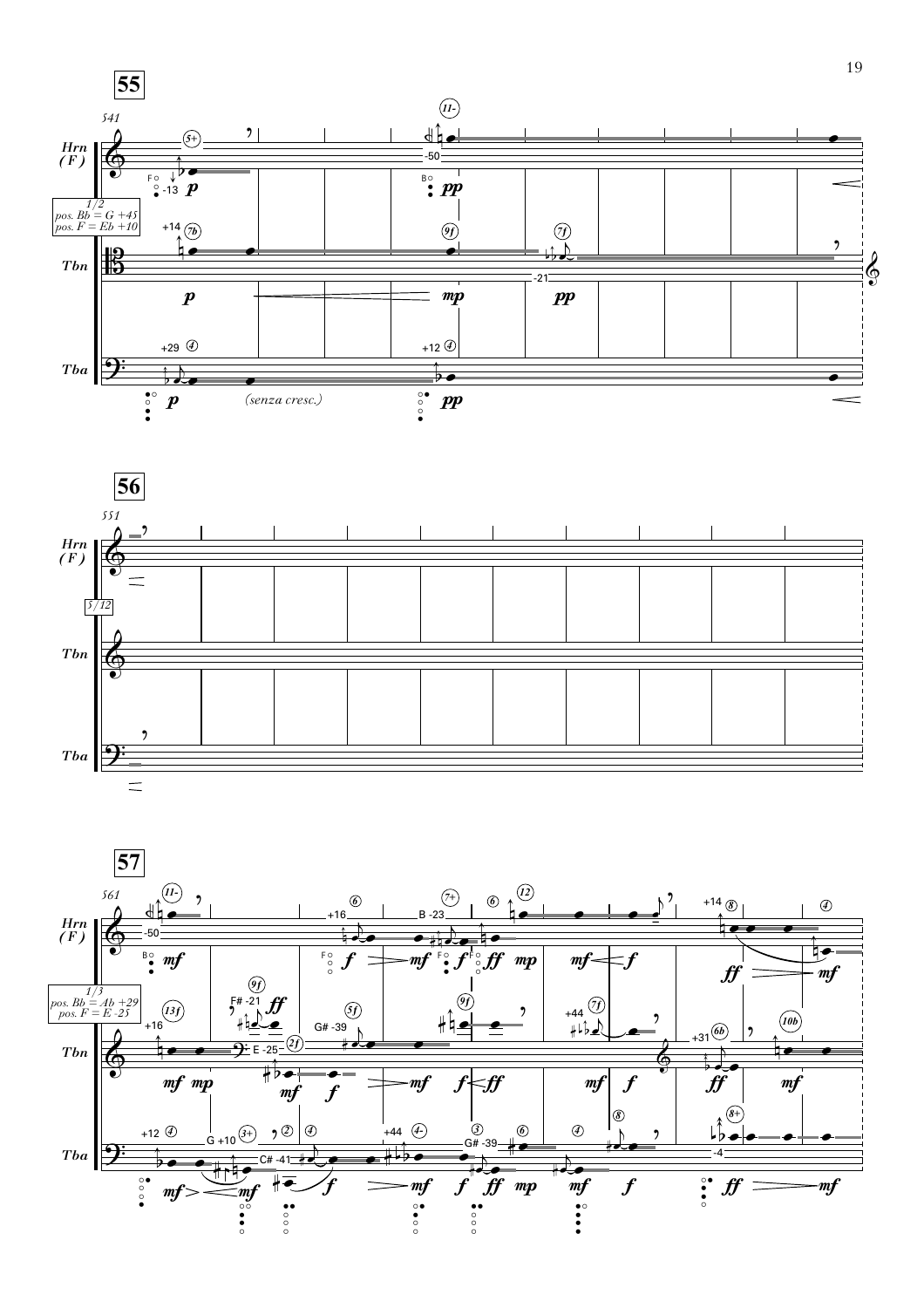![](_page_29_Figure_0.jpeg)

![](_page_29_Figure_1.jpeg)

![](_page_29_Figure_2.jpeg)

mp